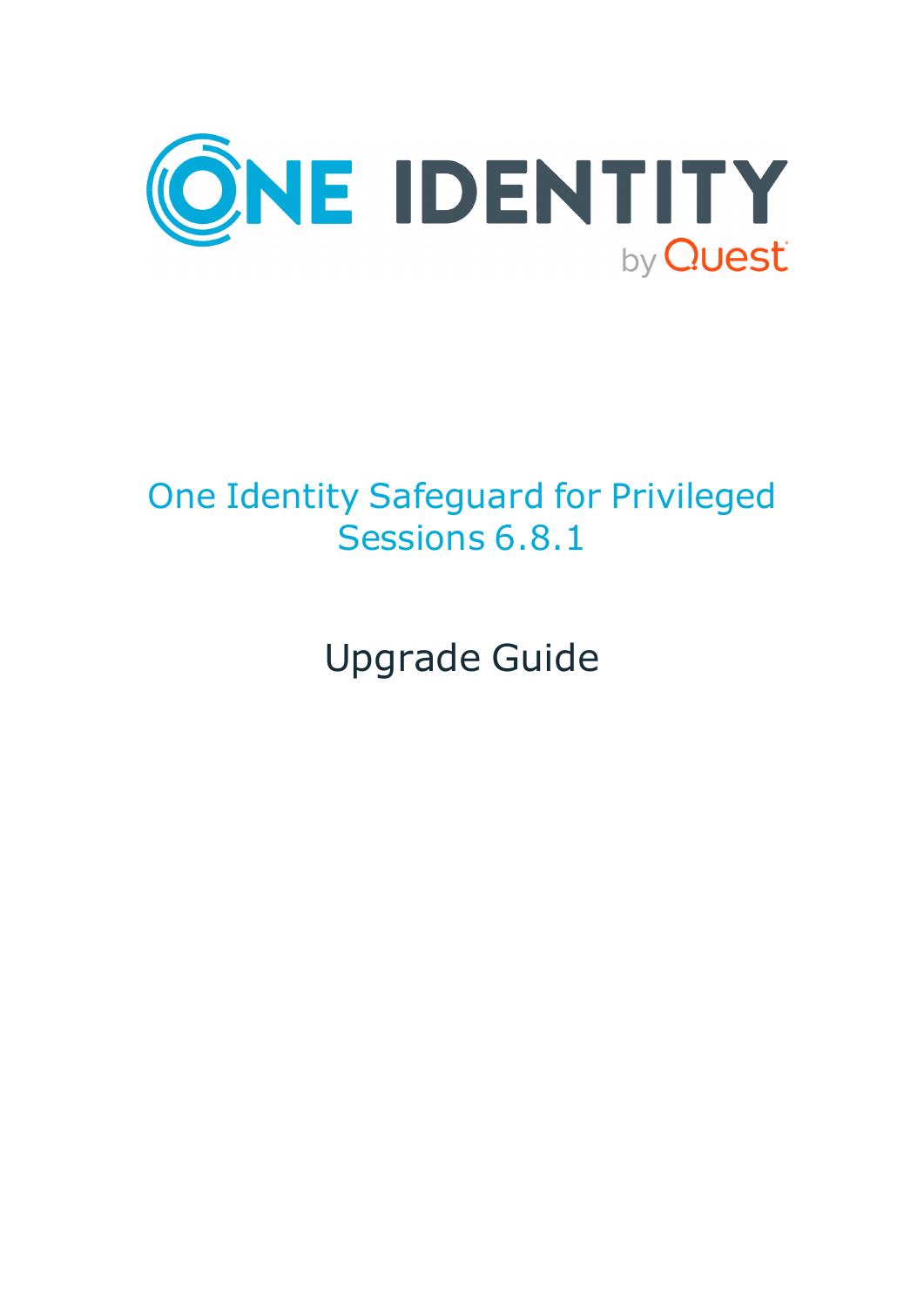#### **Copyright 2021 One Identity LLC.**

#### **ALL RIGHTS RESERVED.**

This guide contains proprietary information protected by copyright. The software described in this guide is furnished under a software license or nondisclosure agreement. This software may be used or copied only in accordance with the terms of the applicable agreement. No part of this guide may be reproduced or transmitted in any form or by any means, electronic or mechanical, including photocopying and recording for any purpose other than the purchaser's personal use without the written permission of One Identity LLC .

The information in this document is provided in connection with One Identity products. No license, express or implied, by estoppel or otherwise, to any intellectual property right is granted by this document or in connection with the sale of One Identity LLC products. EXCEPT AS SET FORTH IN THE TERMS AND CONDITIONS AS SPECIFIED IN THE LICENSE AGREEMENT FOR THIS PRODUCT, ONE IDENTITY ASSUMES NO LIABILITY WHATSOEVER AND DISCLAIMS ANY EXPRESS, IMPLIED OR STATUTORY WARRANTY RELATING TO ITS PRODUCTS INCLUDING, BUT NOT LIMITED TO, THE IMPLIED WARRANTY OF MERCHANTABILITY, FITNESS FOR A PARTICULAR PURPOSE, OR NON-INFRINGEMENT. IN NO EVENT SHALL ONE IDENTITY BE LIABLE FOR ANY DIRECT, INDIRECT, CONSEQUENTIAL, PUNITIVE, SPECIAL OR INCIDENTAL DAMAGES (INCLUDING, WITHOUT LIMITATION, DAMAGES FOR LOSS OF PROFITS, BUSINESS INTERRUPTION OR LOSS OF INFORMATION) ARISING OUT OF THE USE OR INABILITY TO USE THIS DOCUMENT, EVEN IF ONE IDENTITY HAS BEEN ADVISED OF THE POSSIBILITY OF SUCH DAMAGES. One Identity makes no representations or warranties with respect to the accuracy or completeness of the contents of this document and reserves the right to make changes to specifications and product descriptions at any time without notice. One Identity does not make any commitment to update the information contained in this document.

If you have any questions regarding your potential use of this material, contact:

One Identity LLC. Attn: LEGAL Dept 4 Polaris Way Aliso Viejo, CA 92656

Refer to our Web site ([http://www.OneIdentity.com](http://www.oneidentity.com/)) for regional and international office information.

#### **Patents**

One Identity is proud of our advanced technology. Patents and pending patents may apply to this product. For the most current information about applicable patents for this product, please visit our website at [http://www.OneIdentity.com/legal/patents.aspx](http://www.oneidentity.com/legal/patents.aspx).

#### **Trademarks**

One Identity and the One Identity logo are trademarks and registered trademarks of One Identity LLC. in the U.S.A. and other countries. For a complete list of One Identity trademarks, please visit our website at [www.OneIdentity.com/legal](http://www.oneidentity.com/legal). All other trademarks are the property of their respective owners.

#### **Legend**

**WARNING: A WARNING icon highlights a potential risk of bodily injury or property damage, for which industry-standard safety precautions are advised. This icon is often associated with electrical hazards related to hardware.**

**CAUTION: A CAUTION icon indicates potential damage to hardware or loss of data if** A **instructions are not followed.**

SPS Upgrade Guide Updated - 15 January 2021, 06:17 Version - 6.8.1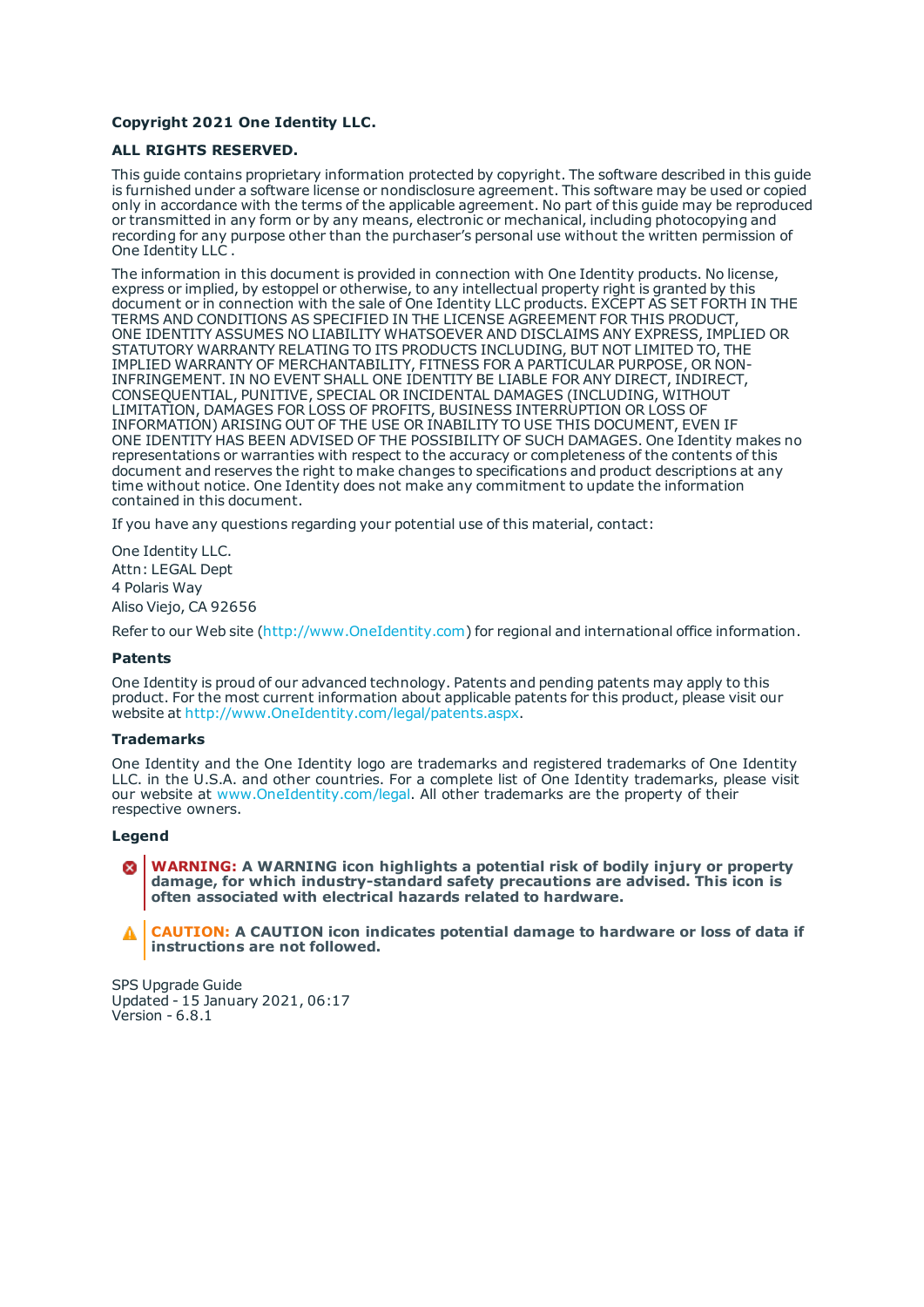# **Contents**

| Versions and releases of One Identity Safeguard for Privileged Sessions (SPS)  4 |  |
|----------------------------------------------------------------------------------|--|
|                                                                                  |  |
|                                                                                  |  |
|                                                                                  |  |
|                                                                                  |  |
|                                                                                  |  |
|                                                                                  |  |
|                                                                                  |  |
|                                                                                  |  |
|                                                                                  |  |
|                                                                                  |  |
|                                                                                  |  |
|                                                                                  |  |

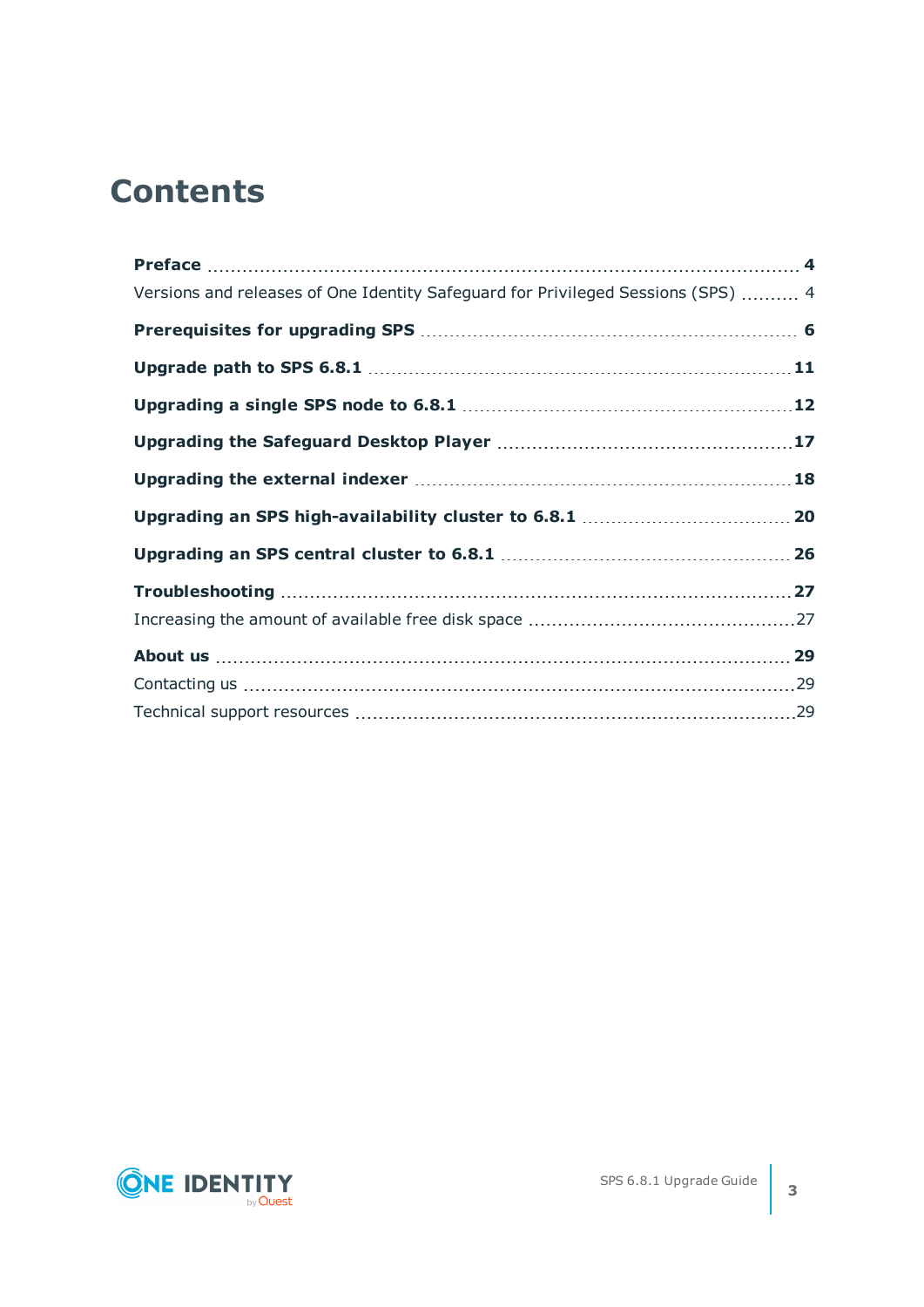# **Preface**

**1**

<span id="page-3-0"></span>Welcome to One Identity Safeguard for Privileged Sessions (SPS) version 6.8.1 and thank you for choosing our product. This document describes the upgrade process from existing SPS installations to SPS 6.8.1. The main goal of this paper is to help system administrators in planning the migration to the new version of SPS.

## **A** CAUTION:

**Read the entire document thoroughly before starting the upgrade.**

<span id="page-3-1"></span>This document covers the One Identity Safeguard for Privileged Sessions 6.8.1 product.

# **Versions and releases of One Identity Safeguard for Privileged Sessions (SPS)**

The following release policy applies to One Identity Safeguard for Privileged Sessions (SPS):

One Identity Safeguard for Privileged Sessions customers choose between two paths for receiving SPS releases: Long Term Supported (LTS) release or feature release.

### **Releases**

|                | <b>LTS release</b>                                                                                                            | <b>Feature release</b>                                                                                                                                               |
|----------------|-------------------------------------------------------------------------------------------------------------------------------|----------------------------------------------------------------------------------------------------------------------------------------------------------------------|
| <b>Release</b> | <b>Frequency:</b> Typically, every 2                                                                                          | <b>Frequency:</b> Typically, every 2 months                                                                                                                          |
| frequency      | years<br><b>Scope:</b> Includes new features,<br>resolved issues and security                                                 | <b>Scope:</b> Includes the latest features,<br>resolved issues, and other updates,<br>such as security patches for the OS                                            |
|                | updates<br>Versioning: First digit<br>identifies the LTS and the<br>second digit is a 0 (for<br>example, 6.0, 7.0, and so on) | <b>Versioning:</b> First digit identifies the<br>LTS and the second digit is a number<br>identifying the feature release (for<br>example, $6.1$ , $6.2$ , and so on) |

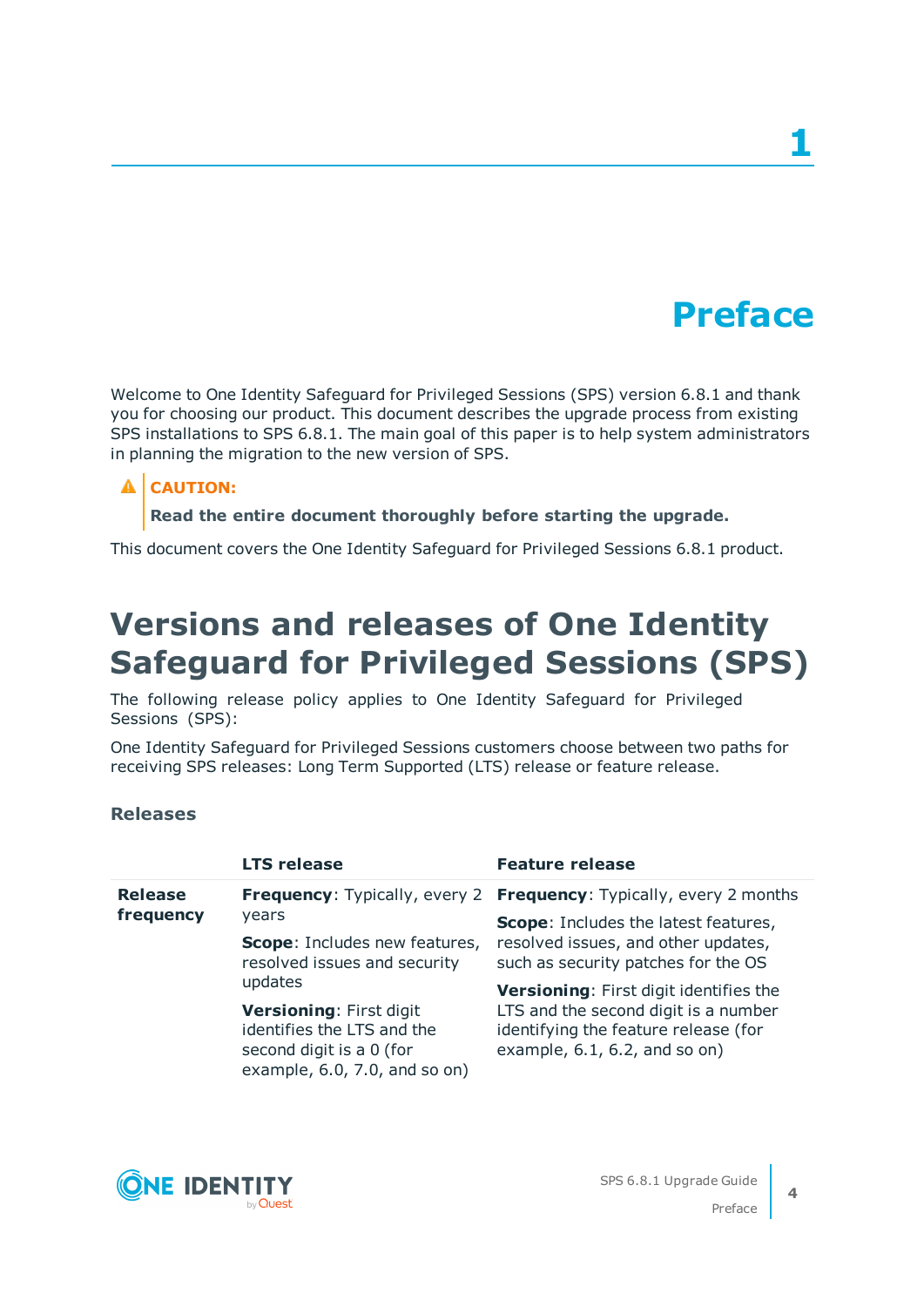| <b>Maintenance</b><br>release | <b>Frequency: Typically, every 2</b><br>months during full support                                                          | <b>Frequency: Only for highly critical</b><br>issues                                                                                            |
|-------------------------------|-----------------------------------------------------------------------------------------------------------------------------|-------------------------------------------------------------------------------------------------------------------------------------------------|
|                               | <b>Scope: Includes critical</b><br>resolved issues                                                                          | <b>Scope:</b> Includes highly critical resolved<br>issue                                                                                        |
|                               | Versioning: Third digit<br>designates the LTS<br>maintenance release (for<br>example, $6.0.1$ )                             | <b>Versioning:</b> Third digit designates the<br>feature maintenance release (for<br>example, $6.1.1$ )                                         |
| <b>Support</b>                | Typically 3 years after the<br>original publication date or<br>until the next LTS is published<br>(whichever date is later) | Typically 6 months after the original<br>publication date or until the next feature<br>or LTS release is published (whichever<br>date is later) |

For a full description of long-term-supported and feature releases, open the SPS [product](https://support.oneidentity.com/one-identity-safeguard-for-privileged-sessions) page on the [Support](https://support.oneidentity.com/one-identity-safeguard-for-privileged-sessions) Portal and navigate to **Self Service Tools > Product Support > Product Life Cycle & Policies > Product Support Policies > Software Product Support Lifecycle Policy**.

### **A** CAUTION:

**Downgrading from a feature release is not supported. If you upgrade from an LTS release (for example, 6.0) to a feature release (6.1), you have to keep upgrading with each new feature release until the next LTS version (in this case, 7.0) is published.**

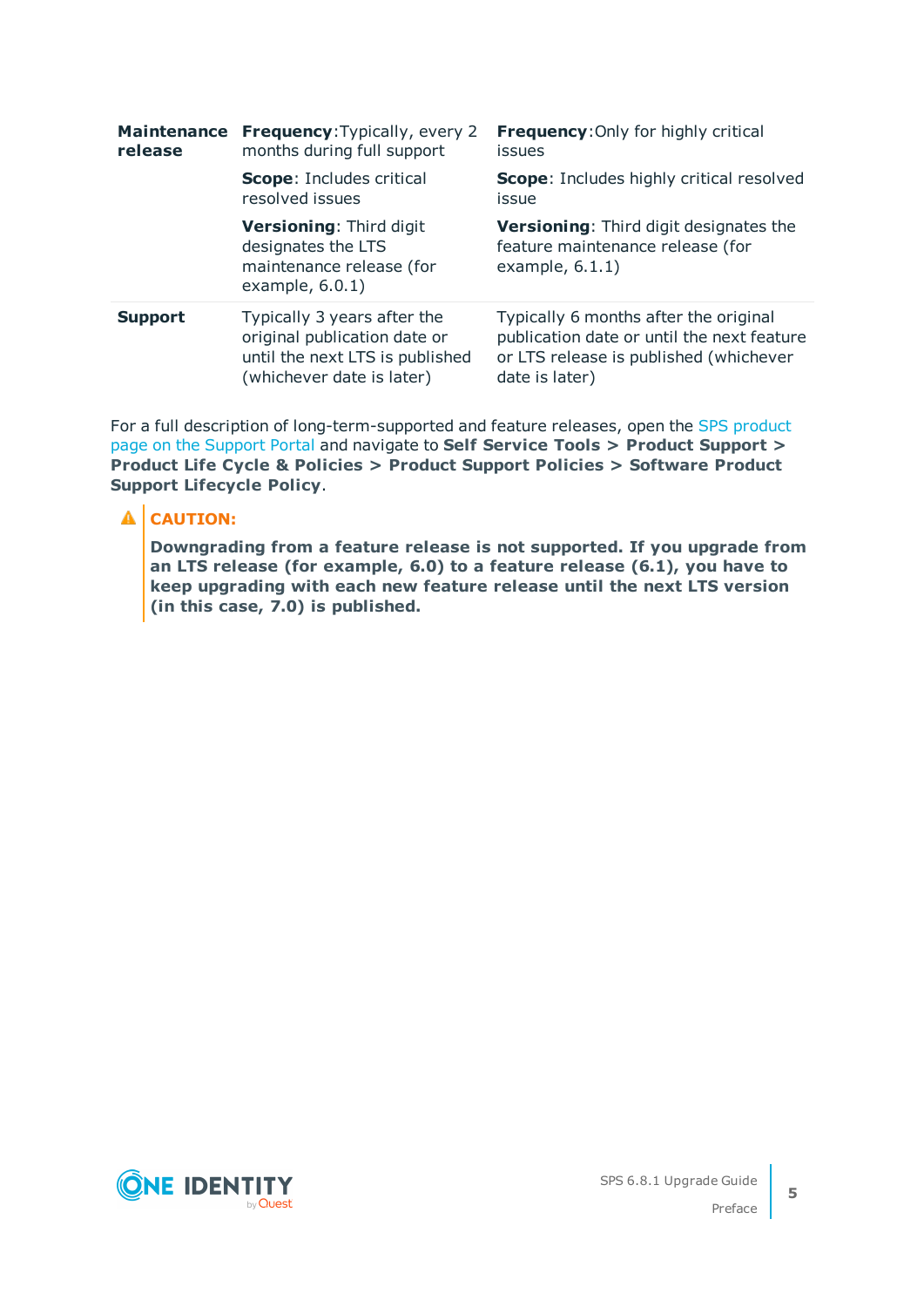# <span id="page-5-0"></span>**Prerequisites for upgrading SPS**

This section describes the requirements and steps to perform before starting the SPS upgrade process.

General requirements:

- You must have a valid software subscription to be able to download the new version of SPS.
- You will need a [support](https://support.oneidentity.com/en-US/Login) portal account to download the required ISO image. Note that the registration is not automatic, and might take up to two working days to be processed.
- Back up your configuration and your data.

For more information on creating configuration and data backups, see ["Data](https://support.oneidentity.com/technical-documents/safeguard-for-privileged-sessions/6.8.1/administration-guide/basic-settings/data-and-configuration-backups/) and configuration backups" in the [Administration](https://support.oneidentity.com/technical-documents/safeguard-for-privileged-sessions/6.8.1/administration-guide/basic-settings/data-and-configuration-backups/) Guide.

• Export your configuration.

For more information, see "Exporting the [configuration](https://support.oneidentity.com/technical-documents/safeguard-for-privileged-sessions/6.8.1/administration-guide/managing-one-identity-safeguard-for-privileged-sessions-sps/upgrading-one-identity-safeguard-for-privileged-sessions-sps/exporting-the-configuration-of-one-identity-safeguard-for-privileged-sessions-sps/) of One Identity Safeguard for Privileged Sessions (SPS)" in the [Administration](https://support.oneidentity.com/technical-documents/safeguard-for-privileged-sessions/6.8.1/administration-guide/managing-one-identity-safeguard-for-privileged-sessions-sps/upgrading-one-identity-safeguard-for-privileged-sessions-sps/exporting-the-configuration-of-one-identity-safeguard-for-privileged-sessions-sps/) Guide.

- Verify that SPS is in good condition (no issues are displayed on the System Monitor).
- Optional: If you have core dump files that are necessary for debugging, download them from **Basic Settings > Troubleshooting > Core files**. These files are removed during the upgrade process.

If you have a high availability cluster:

• Verify that you have IPMI access to the slave node. You can find detailed information on using the IPMI in the following documents:

For Safeguard Sessions Appliance 3000 and 3500, see the X9 SMT IPMI [User's](http://www.supermicro.com/manuals/other/X9_SMT_IPMI.pdf) Guide.

<sup>l</sup> On the **Basic Settings > High Availability** page, verify that the HA status is not degraded.

If you are upgrading SPS in a virtual environment:

- Create a snapshot of the virtual machine before starting the upgrade process.
- <sup>l</sup> Configure and enable console redirection (if the virtual environment allows it).

If you are using a plugin (for example, a Credential Store plugin, or a multi-factor



**6**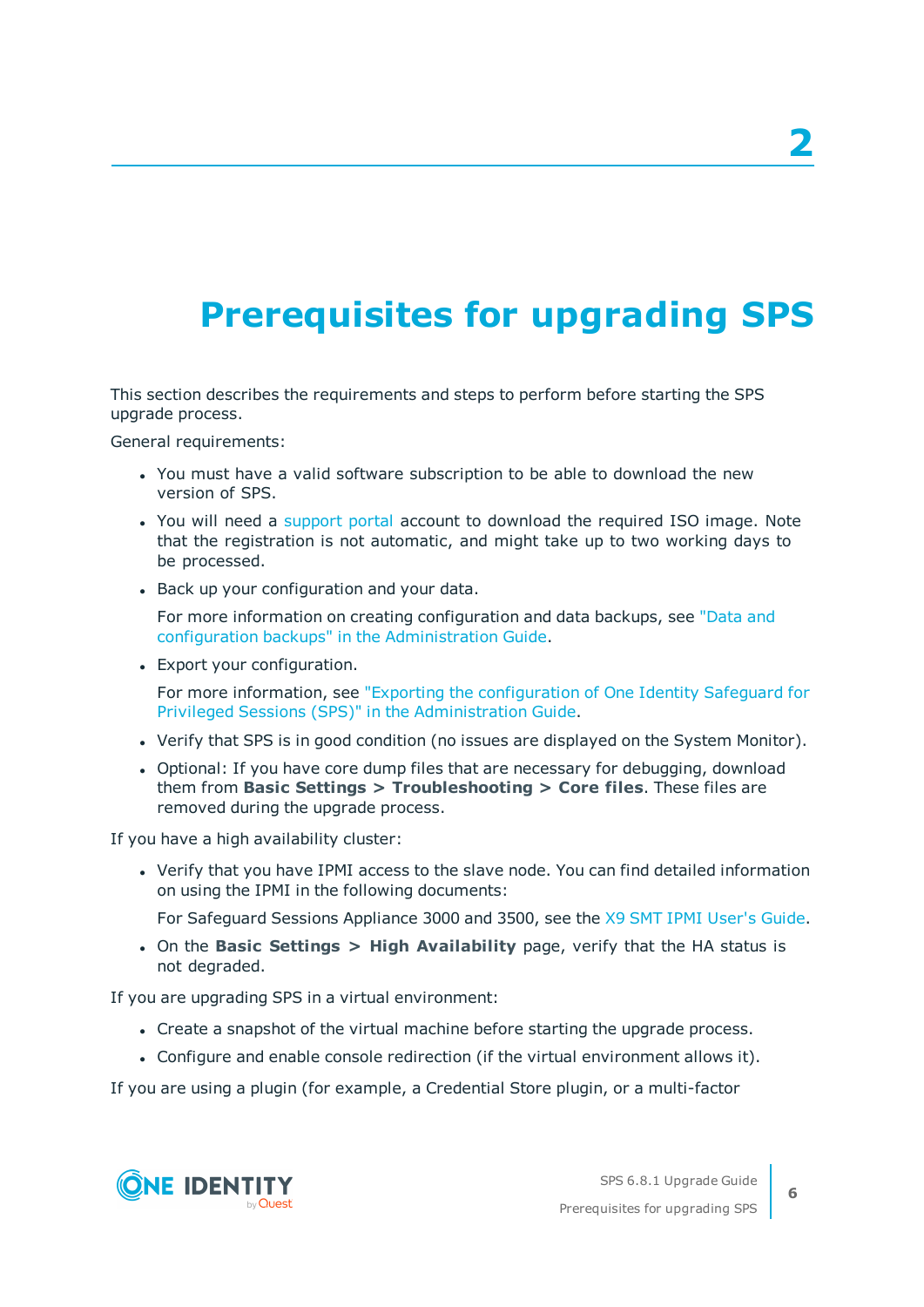authentication plugin):

• You will need an updated version of the plugin you are using. Download it from [Downloads](https://support.oneidentity.com/my-downloads) page.

NOTE:

Version 2.2.0 and later of the One Identity Starling Two-Factor Authentication plugin works only if you have joined your SPS deployment to Starling.

If you want use version 2.2.0 and later of the One Identity Starling Two-Factor Authentication plugin, complete the "Joining to One Identity [Starling"](https://support.oneidentity.com/technical-documents/safeguard-for-privileged-sessions/6.8.1/administration-guide/basic-settings/joining-to-one-identity-starling/) in the [Administration](https://support.oneidentity.com/technical-documents/safeguard-for-privileged-sessions/6.8.1/administration-guide/basic-settings/joining-to-one-identity-starling/) Guide procedure before upgrading the plugin.

### **Notes and warnings about the upgrade**

The following is a list of important notes and warnings about the upgrade process and changes in SPS 6.8.1.

### **CAUTION:**

**After SPS 6.5, CentOS 6 operating systems will not be supported for external indexers. This means that after upgrading to SPS 6.5, or the LTS maintanance release in that cadence, you will not be able to use your external indexers that are running on CentOS 6. Make sure that you prepare your affected systems for this change and upgrade to CentOS 7 or later.**

### **CAUTION:**

**According to recent cryptographic research, SHA-1 algorithm cannot be trusted as secure anymore, because signatures can be forged with reasonable costs. As a result, SHA-1 algorithm is not supported in SPS for X.509 certificate chains. Starting from SPS versions 6.0.4 and 6.5.0, certificates with SHA1-based signatures are no longer trusted for Active Directory or LDAP authentication, and future versions might refuse to validate SHA-1 signatures altogether.**

**Note that Root CA certificates may still contain SHA-1 signatures, because the signature is not validated for self-signed certificates. It is expected that other software such as clients and servers connected to SPS might reject SHA-1 signatures in a similar fashion.**

**Signing CAs in SPS generate certificates with SHA-256 since versions 4.3.4 and 5.0.0.**

**SPS checks if the certificate revocation list (CRL) has expired and that the CRL has been signed by the same certificate authority (CA).**

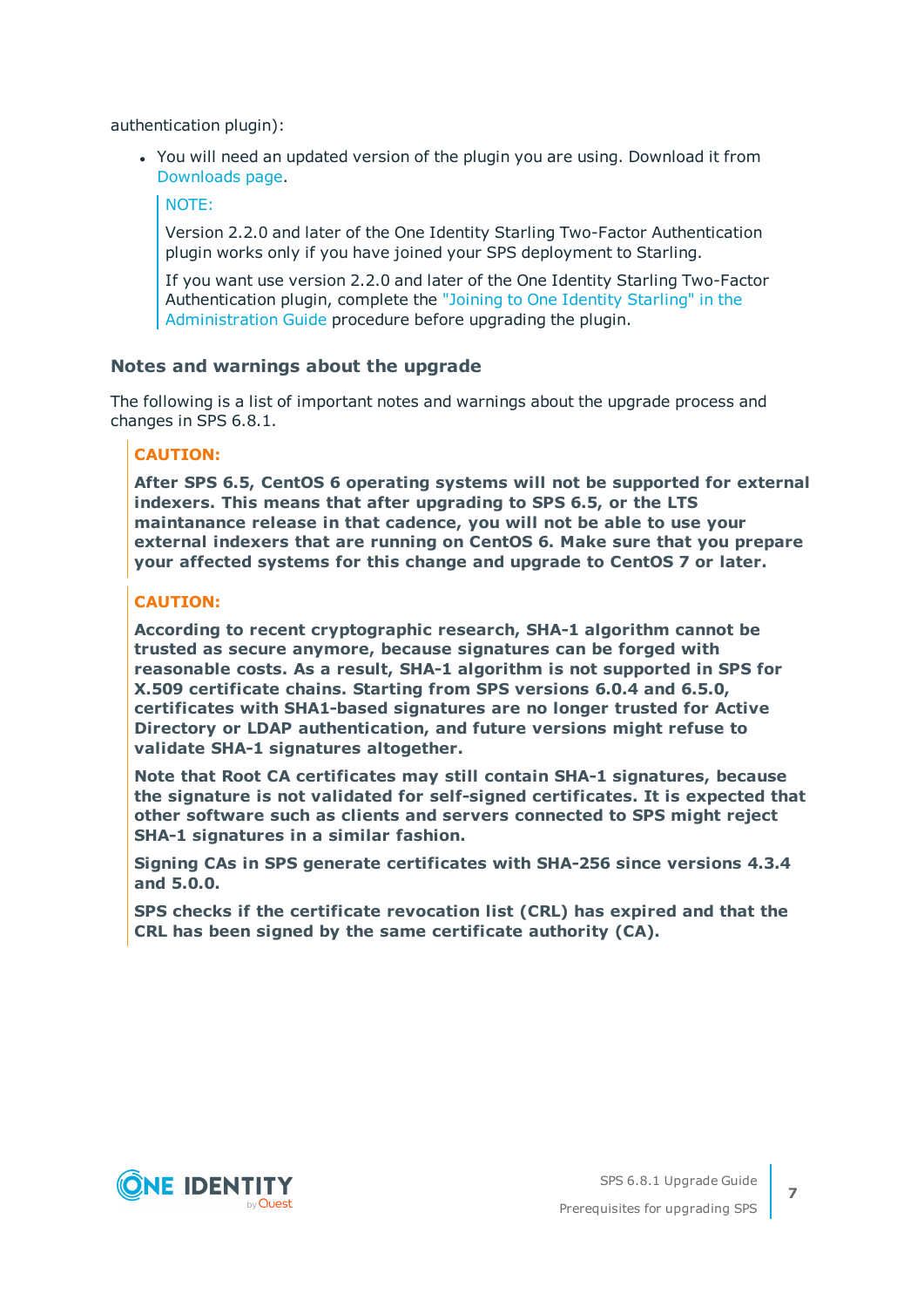**CAUTION: Upgrading to SPS 6.8 changes authenticating the users of the web interface with X.509 client certificates: certificates are validated against a trust store instead of a trusted CA list. During the upgrade, the trusted CA list formerly used for authentication is copied to a trust store that has revocation check disabled by default.**

**If you enabled revocation check for your trusted CA list and added the URLs of certificate revocation lists (CRL) before or you would like to enable revocation check, you have to edit the settings of the trust store manually. Navigate to Basic Settings > Trust Stores, select revocation check type Leaf or Full for the trust store and make sure you add a CRL URL for each root and intermediate CA.**

**For more information about trust stores and how to configure them, see "Verifying [certificates](https://support.oneidentity.com/technical-documents/safeguard-for-privileged-sessions/6.8.1/administration-guide/general-connection-settings/verifying-certificates-with-certificate-authorities-using-trust-stores/) with Certificate Authorities using trust stores" in the [Administration](https://support.oneidentity.com/technical-documents/safeguard-for-privileged-sessions/6.8.1/administration-guide/general-connection-settings/verifying-certificates-with-certificate-authorities-using-trust-stores/) Guide.**

### **A** CAUTION:

**Make sure to check the value configured in Disk space fill-up prevention before starting the upgrade process. From SPS version 6.4, the value range of Disconnect clients when disks are: x percent used field in Basic Settings > Management > Disk space fill up prevention is limited to 50-98 percent. If your configured value is outside this range, you cannot start upgrading.**

### **A** CAUTION:

**Upgrading to SPS 6.3.0 and later versions involves a reorganization in the internal data storage of SPS. As a result, several files are moved to new location during the upgrade process. Depending on the amount of data (logs, index files, reports, and so on) stored on the appliance, this can take a long time, usually at least 30 minutes. When you activate the new firmware file, an estimate will be displayed.**

**To avoid data loss, the appliance will not boot if this step of the upgrade fails. In this case, contact our [Support](https://support.oneidentity.com/one-identity-safeguard-for-privileged-sessions) Team.**

### **A** CAUTION:

**Upgrading to SPS requires at least 10% free disk space.**

**Increase the amount of free disk space. For details, read [Increasing](#page-26-1) the amount of [available](#page-26-1) free disk space.**

**If increasing the amount of free disk space fails, or you encounter a different issue, contact our [Support](https://support.oneidentity.com/one-identity-safeguard-for-privileged-sessions) Team.**

### NOTE:

Version 2.2.0 and later of the One Identity Starling Two-Factor Authentication plugin works only if you have joined your SPS deployment to Starling.

If you want use version 2.2.0 and later of the One Identity Starling Two-Factor Authentication plugin, complete the "Joining to One Identity [Starling"](https://support.oneidentity.com/technical-documents/safeguard-for-privileged-sessions/6.8.1/administration-guide/basic-settings/joining-to-one-identity-starling/) in the [Administration](https://support.oneidentity.com/technical-documents/safeguard-for-privileged-sessions/6.8.1/administration-guide/basic-settings/joining-to-one-identity-starling/) Guide procedure before upgrading the plugin.

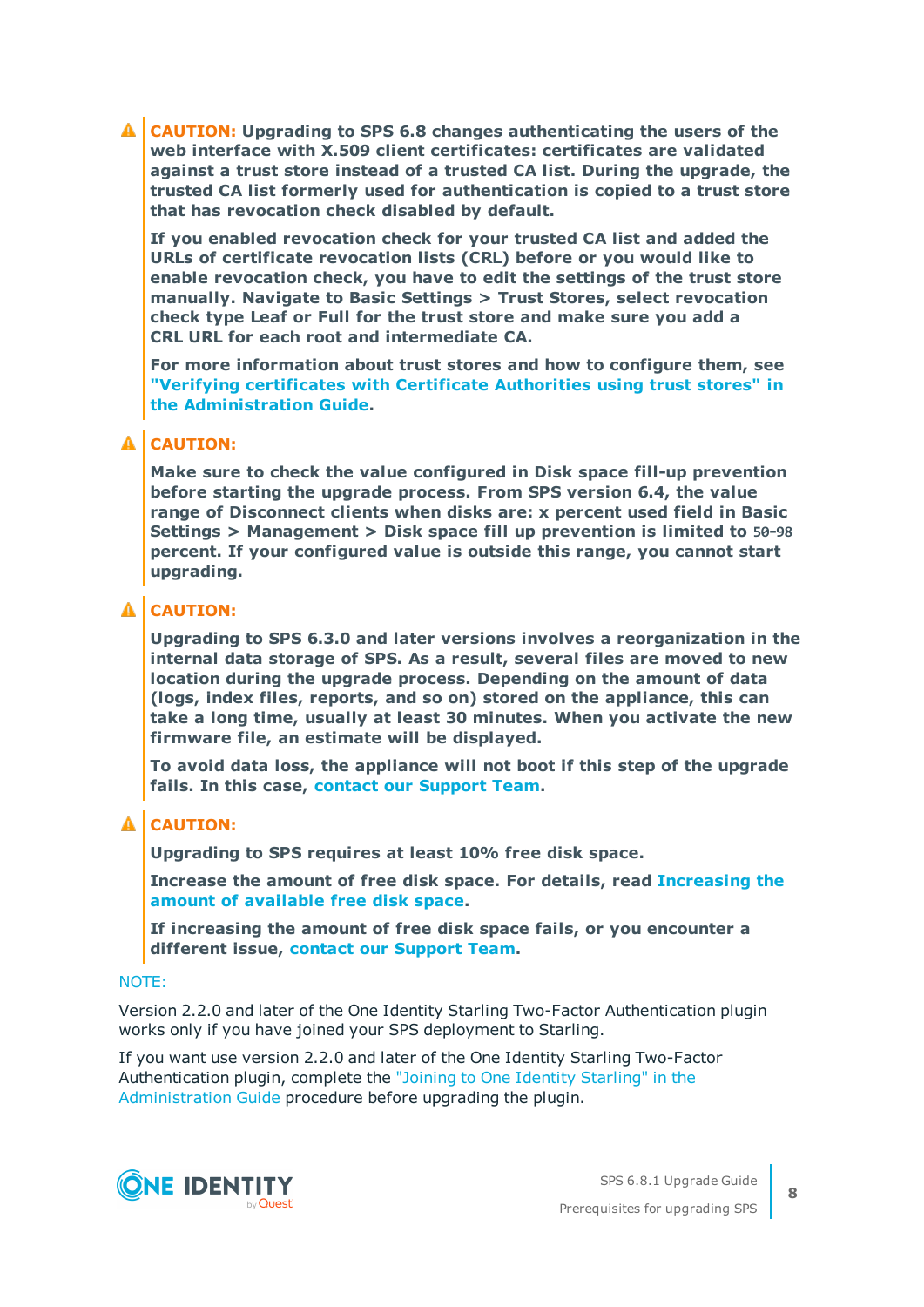# **A** CAUTION:

**If you are authenticating your SPS users to an LDAP/Active Directory server, make sure that the response timeout of the LDAP/Active Directory server is at least 120 seconds.**

# **A** CAUTION:

- <sup>l</sup> **X.509 host certificates are not supported, the related options have been removed from the product. One Identity recommends using public keys instead.**
- <sup>l</sup> **DSA keys are not supported, the related options have been removed from the product. One Identity recommends using RSA or Ed25519 keys instead.**
- <sup>l</sup> **The log ingestion feature of SPS has been removed from the product.**

### **A** CAUTION:

**Following the upgrade, support for less than 1024-bit SSH keys is lost.**

#### A **CAUTION:**

**When the client uses hostname in inband destination selections, the hostname must comply with RFC5890: [Internationalized](https://tools.ietf.org/html/rfc5890) Domain Names for [Applications](https://tools.ietf.org/html/rfc5890) (IDNA). For example, from the ASCII characters only letters, digits, and the hyphen character is permitted.**

**Starting with version 6.1.0, SPS rejects connection requests where the hostname does not comply with RFC5890.**

### NOTE:

Due to legal reasons, installation packages of the external indexer application will be available only from the SPS web interface. After SPS versions 6.4 and 6.0.3 are released, the installation packages will be removed from our website.

### **A** CAUTION:

**It is no longer possible to search for screen contents indexed by the old Audit Player on the search UI and the REST interface. Searching in session metadata (such as IP addresses and usernames) and in extracted events (such as executed commands and window titles that appeared on the screen) remains possible.**

**As the old Audit Player was replaced and deprecated as an indexing tool during the 4.x versions, this should only affect very old sessions. Sessions that were processed by the new indexing service will work perfectly. If you wish to do screen content searches in historical sessions, [contact](https://support.oneidentity.com/one-identity-safeguard-for-privileged-sessions) our [Support](https://support.oneidentity.com/one-identity-safeguard-for-privileged-sessions) Team.**

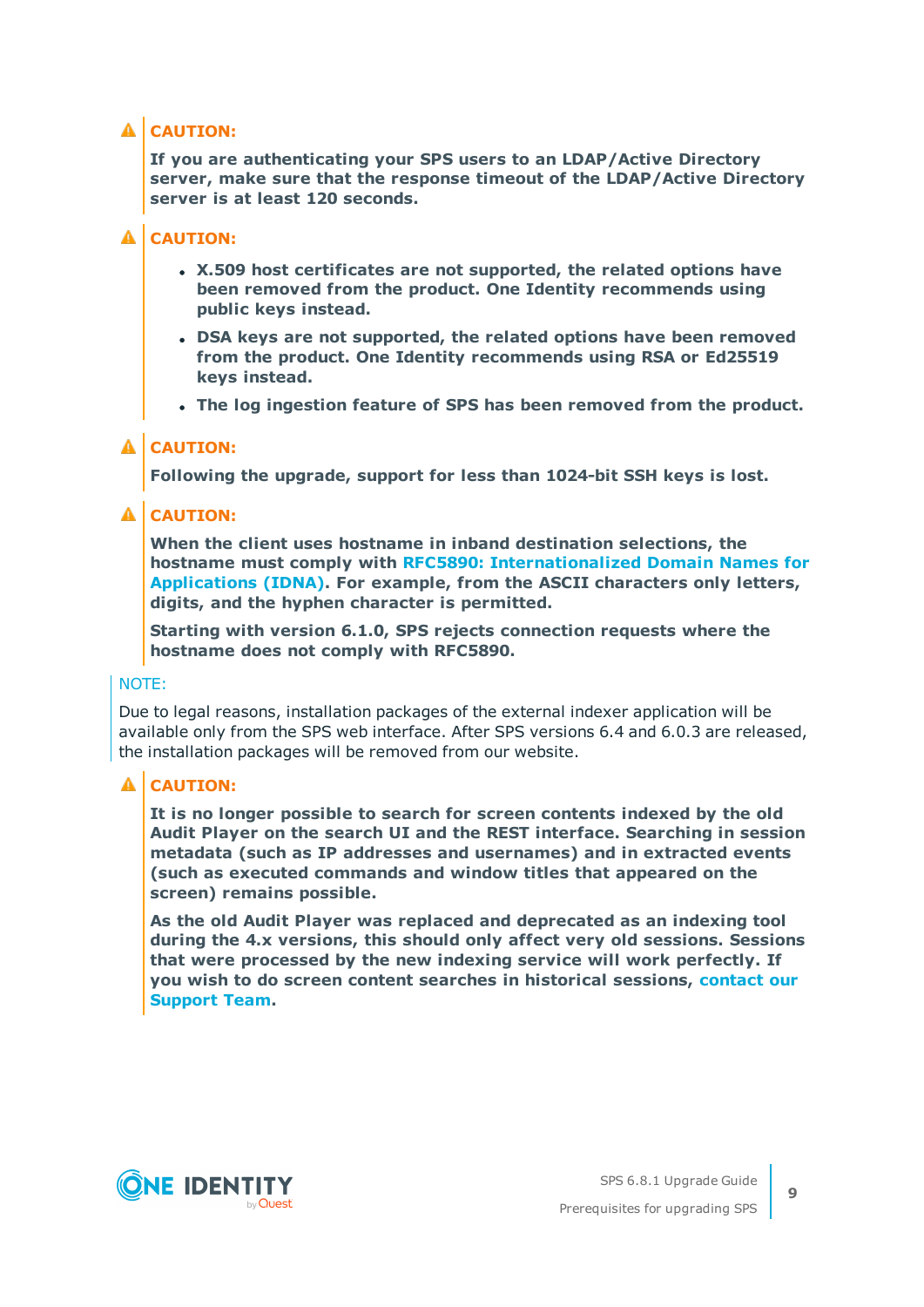# **Default Network Level Authentication (NLA) settings**

Starting from 6.8.0, the default protocol-level settings for RDP connections have changed and NLA is now enabled by default in the RDP setting policies.

Due to this change:

- **.** The default RDP setting is now **default\_nla**, where NLA is enabled.
- The RDP setting, which was previously called default has been renamed to **legacy\_default**.
- RDP 4-style authentication is now cleared by default.

NOTE: If you are upgrading from an SPS version earlier than 6.8.0, and you have an existing RDP setting named **legacy\_default** or **default\_nla**, you must rename it before upgrade.

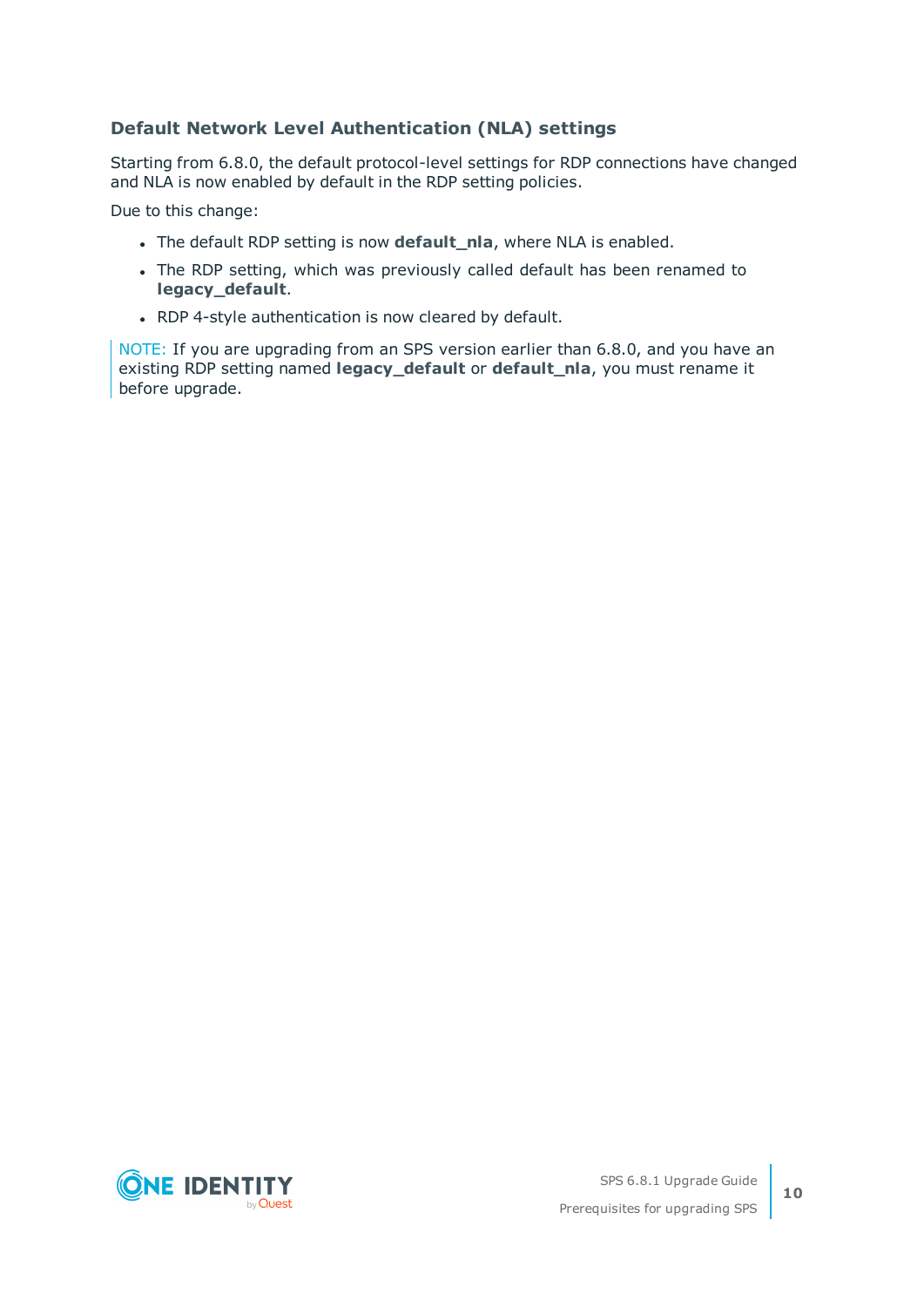# **Upgrade path to SPS 6.8.1**

<span id="page-10-0"></span>Upgrading to SPS 6.8.1 is tested and supported using the following upgrade path:

- <sup>l</sup> *The latest SPS 6 LTS maintenance version (for example, 6.0.x) -> SPS 6.8.1*
- Always upgrade to the latest available maintenance version of SPS 6 LTS before upgrading to SPS 6.8.1.
- <sup>l</sup> *The latest maintenance versions of the previous three feature releases since the last LTS release (in this case, SPS 6 F1 or later) -> SPS 6.8.1*

Always upgrade to the latest available maintenance version of the feature release before upgrading to SPS 6.8.1.

From older releases, upgrade to 6 LTS first. For details, see How to [upgrade](https://support.oneidentity.com/technical-documents/one-identity-safeguard-for-privileged-sessions/6.0/upgrade-guide) to One Identity [Safeguard](https://support.oneidentity.com/technical-documents/one-identity-safeguard-for-privileged-sessions/6.0/upgrade-guide) for Privileged Sessions 6 LTS.

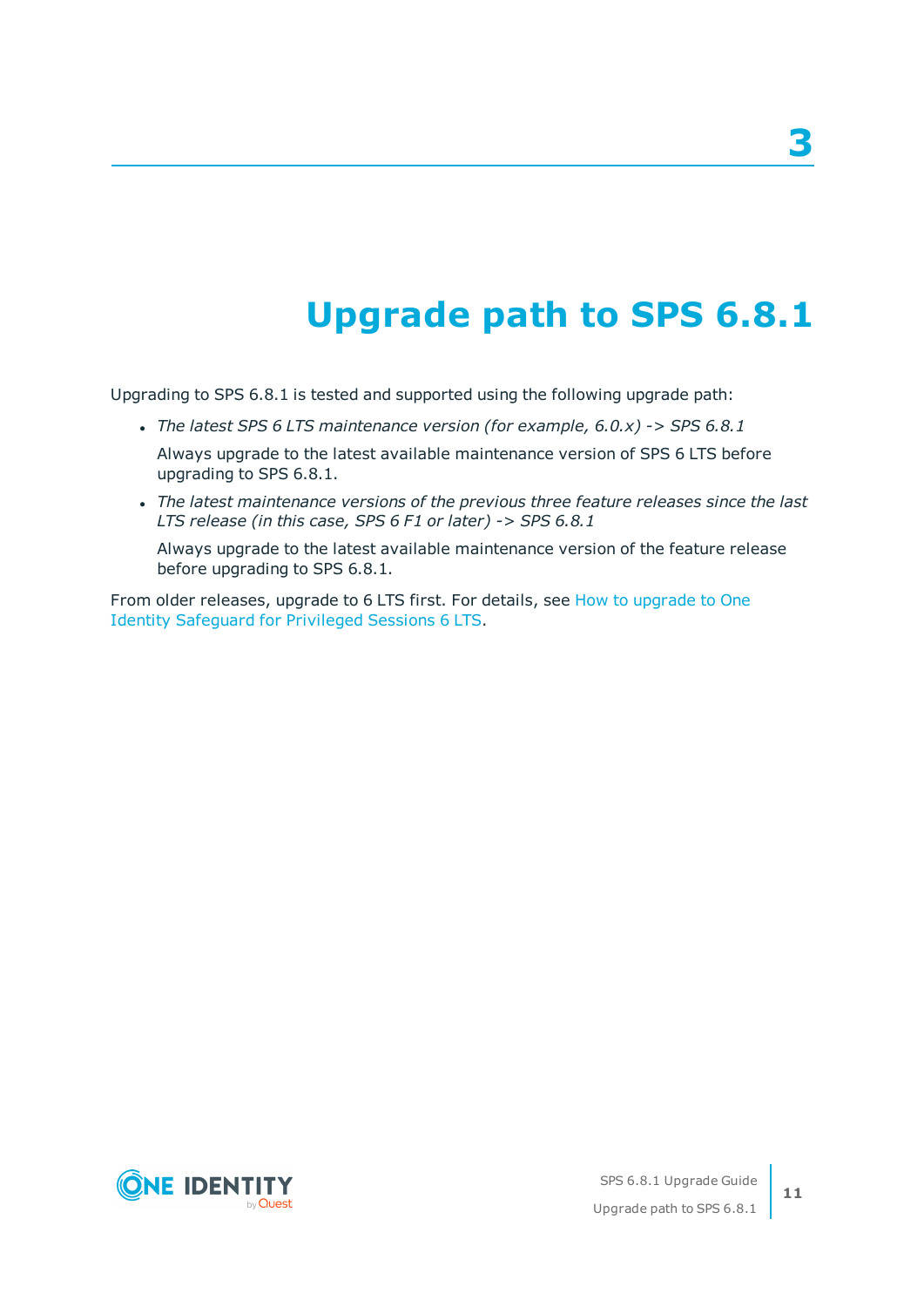# <span id="page-11-0"></span>**Upgrading a single SPS node to 6.8.1**

The following describes how to upgrade a standalone One Identity Safeguard for Privileged Sessions (SPS) node to version 6.8.1.

- If you want to upgrade an SPS high-availability cluster, see [Upgrading](#page-19-0) an SPS high[availability](#page-19-0) cluster to 6.8.1.
- If you want to upgrade an SPS central search or central management cluster, see [Upgrading](#page-25-0) an SPS central cluster to 6.8.1.

### **Prerequisites:**

Read the following warnings before starting the upgrade process.

- **A** CAUTION:
	- <sup>l</sup> **After performing the upgrade, it is not possible to downgrade to the earlier version. Upgrading to SPS 6.8.1 is an irreversible process.**
	- <sup>l</sup> **It is recommended to test the upgrade process first in VMware. To do this, download a VMware image of the latest SPS version, import the configuration of your SPS into this VMware version, and perform the upgrade. If everything is working, perform the upgrade on the production system.**

#### *To upgrade a standalone SPS node to version 6.8.1*

- 1. Complete the prerequisites described in [Prerequisites](#page-5-0) for upgrading SPS and upgrade SPS to the latest revision of the current version.
- 2. Login to your [support](https://support.oneidentity.com/en-US/Login) portal.

You need a new license file for every LTS release. If there is no license file for One Identity Safeguard for Privileged Sessions 6.8.1 under your account, [contact](https://support.oneidentity.com/contact-us/licensing) our [Licensing](https://support.oneidentity.com/contact-us/licensing) Team and **Request a license key for a new version**.

3. Download the SPS 6.8.1 firmware ISO file from the [Downloads](https://support.oneidentity.com/my-downloads) page.

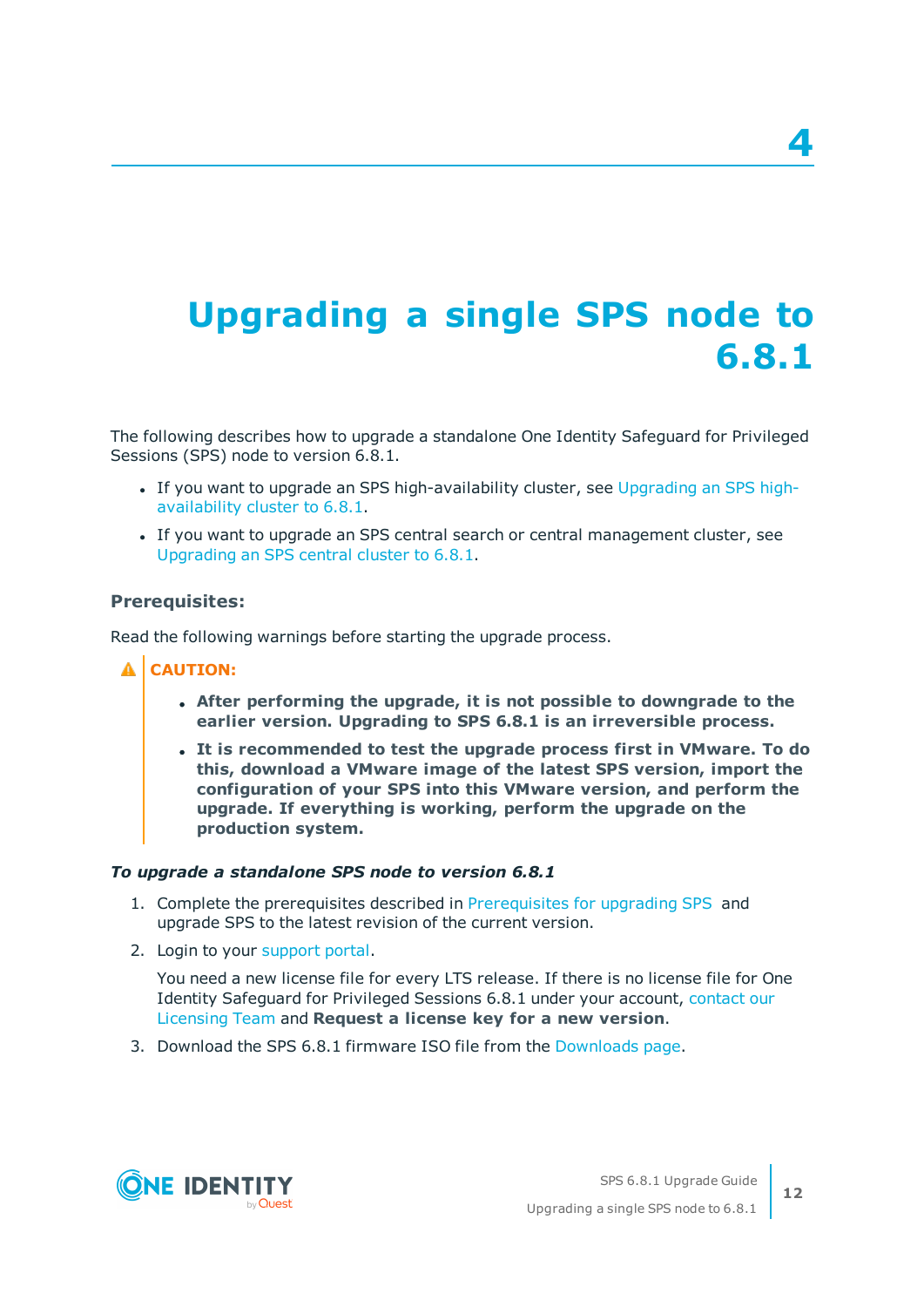On the [support](https://support.oneidentity.com/en-US/Login) portal, navigate to **Support > Download Software > One Identity Safeguard for Privileged Sessions** and download the latest install cdrom ISO file under **Application**.

- 4. Verify the integrity of the SPS6.8.1 firmware ISO file with the hash available on the [Downloads](https://support.oneidentity.com/my-downloads) page.
	- ΔI **CAUTION:Do NOT upgrade until you verify the integrity of the ISO file.**

**Verifying the integrity and authenticity of the ISO file is to make sure that it is not corrupted and it has not been tampered with by any other party. Verifying the ISO file guarantees that it has been officially released by One Identity.**

NOTE: You can use the following utilities for hash verification (optional):

- On Unix systems: [sha256sum.](https://linux.die.net/man/1/sha256sum)
- On Windows: [Get-FileHash](https://docs.microsoft.com/en-us/powershell/module/microsoft.powershell.utility/get-filehash?view=powershell-7).

On Windows:

- a. On your PC, navigate to the folder where you downloaded the ISO file.
- b. Press and hold the **Shift** key.
- c. Right-click in the folder and select **Open PowerShell window here**.
- d. In the PowerShell window, enter the certUtil -hashfile <path\to\sps.iso> sha256 command.

### **Figure 1: Example hash of the downloaded ISO file**

| 9/23/2020 12:36 PM                                            | Disc Image File                                     |                                                                  | 1,465,976 KB |          |
|---------------------------------------------------------------|-----------------------------------------------------|------------------------------------------------------------------|--------------|----------|
|                                                               |                                                     |                                                                  |              |          |
|                                                               |                                                     |                                                                  |              | $\times$ |
| PS C:\SPS> certUtil -hashfile C:\SPS\scb-6.6_6.6.1.iso sha256 |                                                     |                                                                  |              |          |
| SHA256 hash of C:\SPS\scb-6.6_6.6.1.1so:                      |                                                     |                                                                  |              |          |
|                                                               |                                                     |                                                                  |              |          |
|                                                               |                                                     |                                                                  |              |          |
|                                                               |                                                     |                                                                  |              |          |
|                                                               | CertUtil: -hashfile command completed successfully. | 57df2b88e910e6ab098801ab74c929238b97c629af26815dfc6295786a4f62ef |              |          |

e. Compare the hash of the file to the hash available on the [Downloads](https://support.oneidentity.com/my-downloads) page

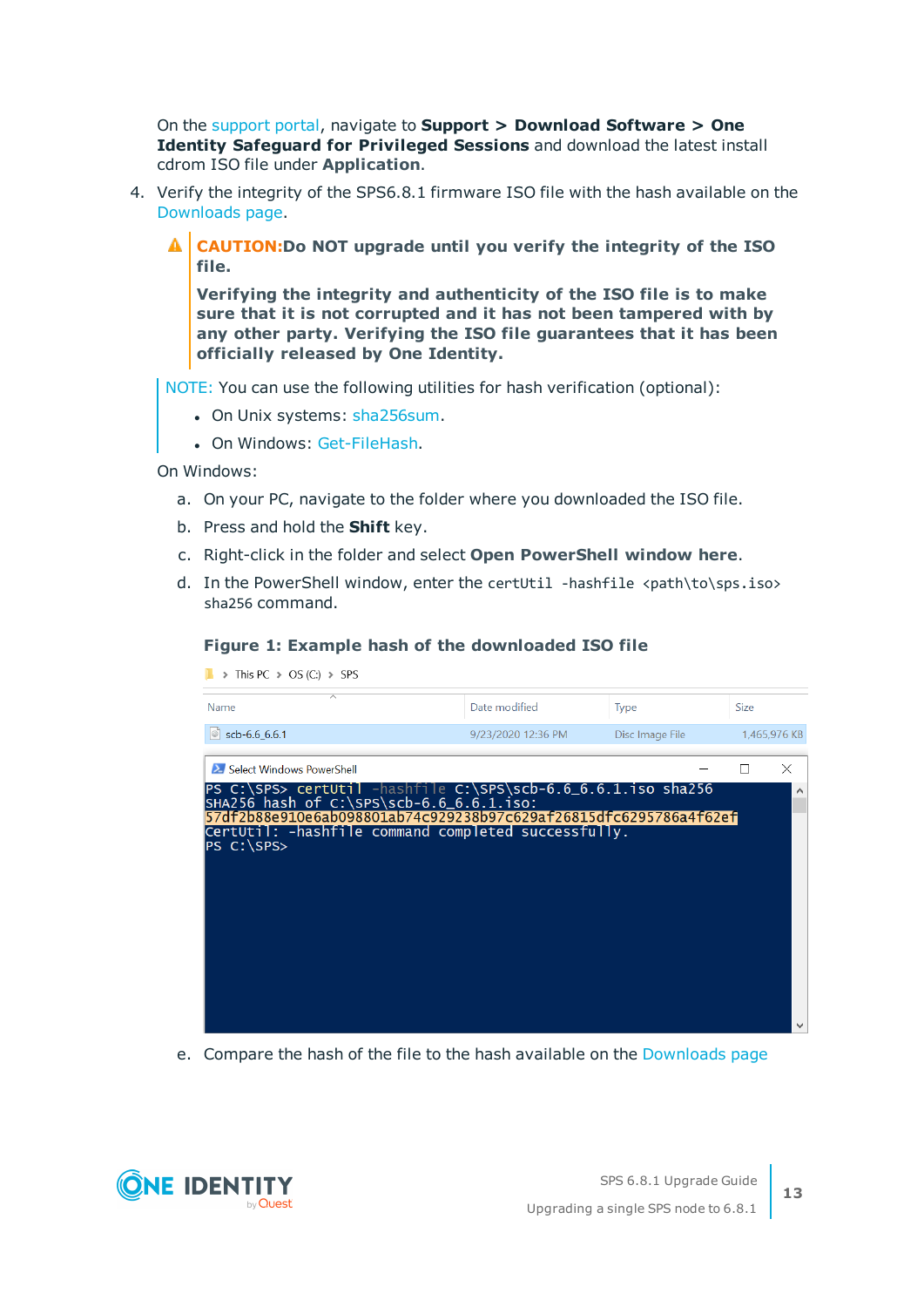page: under **Application**, click **One Identity Safeguard for Privileged Sessions install cdrom**.

### **Figure 2: Example hash from the Support Portal**

sha256: 57df2b88e910e6ab098801ab74c929238b97c629af26815dfc6295786a4f62ef



- f. If the two hashes match, continue the upgrading process.
- 5. Upload the latest 6.8.1 firmware ISO file to your SPS. For details, see ["Upgrading](https://support.oneidentity.com/technical-documents/safeguard-for-privileged-sessions/6.8.1/administration-guide/managing-one-identity-safeguard-for-privileged-sessions-sps/upgrading-one-identity-safeguard-for-privileged-sessions-sps/) One Identity Safeguard for Privileged Sessions (SPS)" in the [Administration](https://support.oneidentity.com/technical-documents/safeguard-for-privileged-sessions/6.8.1/administration-guide/managing-one-identity-safeguard-for-privileged-sessions-sps/upgrading-one-identity-safeguard-for-privileged-sessions-sps/) Guide.
- 6. Click **Test** for the new firmware to check if your configuration can be upgraded to version 6.8.1. If the test returns any errors, correct them before continuing the upgrade process. If you encounter any problems, contact our [Support](https://support.oneidentity.com/one-identity-safeguard-for-privileged-sessions) Team.

#### Select **After reboot**.

- 7. If the upgrade test is successful, activate the firmware.
- 8. *Recommended step.* To help troubleshoot potential issues following the upgrade, collect and save system information (create a support bundle) now.

Navigate to **Basic Settings > Troubleshooting > Create support bundle** and choose **Create support bundle**.

#### 9. Navigate to **Basic Settings > System**.

#### Δ **CAUTION:**

**Do NOT click Reboot cluster during the upgrade process unless explicitly instructed.**

Click **System Control > This node > Reboot** to reboot the machine. SPS will start with the new firmware and upgrade its configuration, database, and other system components. During the upgrade process, SPS displays status information and other data on the local console and on the web interface of SPS, at any of the **Listening addresses** configured at **Basic settings > Local Services > Web login (admin and user)**.

### NOTE:

If you are upgrading to version 6.8.1 from version 5.0.x, status information is displayed on the web interface only after the first boot to version 6.8.1. So during the upgrade to version 6.8.1, you will not be able to see any upgrade logs on the web interface.

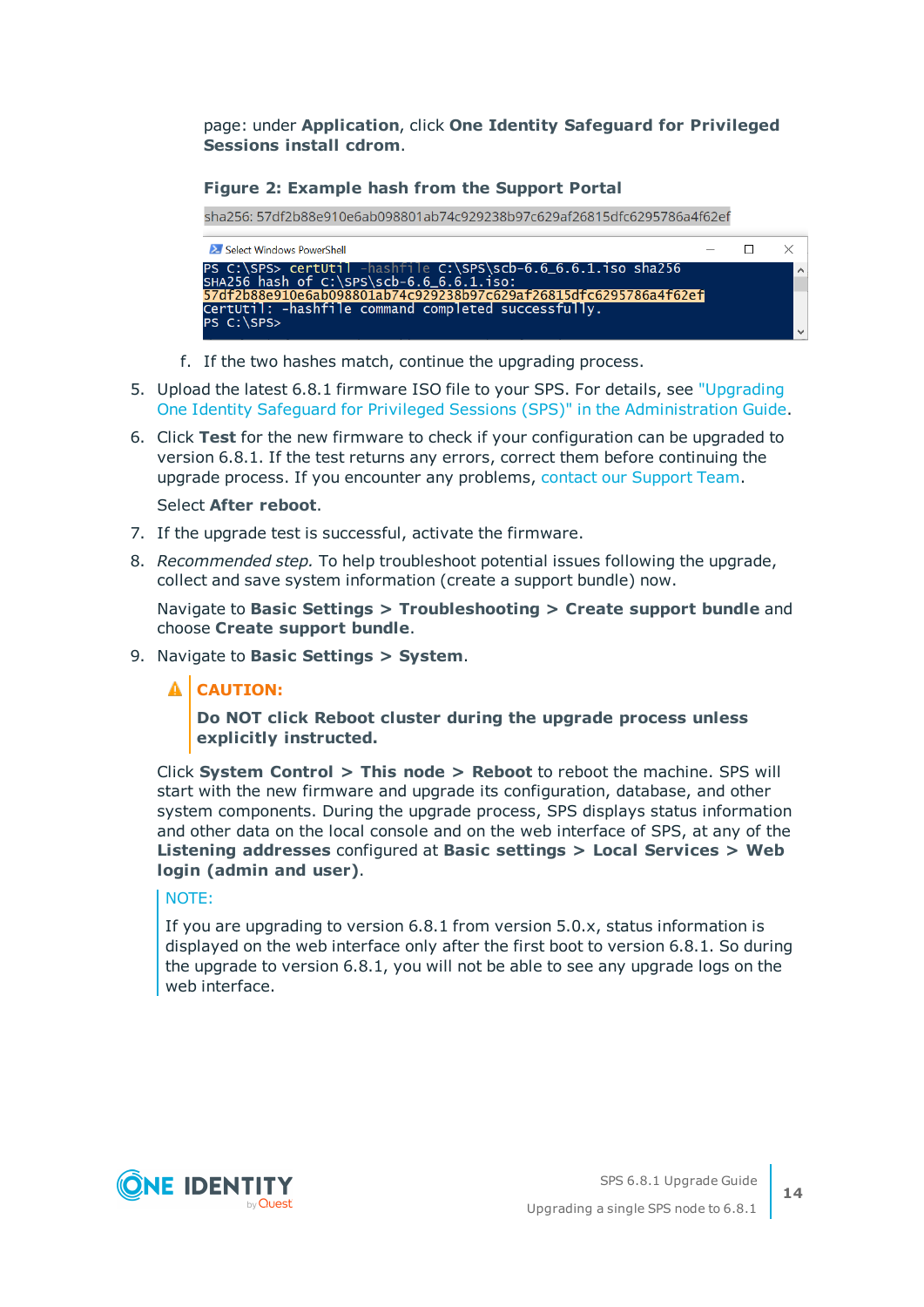## **A** CAUTION:

**If the connection database is large and contains information about several thousands of sessions, the upgrade process can take about 15-20 minutes or more, depending on the actual hardware.**

### **A** CAUTION:

**After the reboot in 6.8.1, SPS will start importing large amounts of data from metadb. This process can take about 30-40 minutes or more. During the import process, the REST base search might not function properly, since the data to search in might still be incomplete.**

10. After the reboot, login to the web interface.

#### AI **CAUTION:**

**In case the SPS web interface is not available within 30 minutes of rebooting SPS, check the information displayed on the local console and contact our [Support](https://support.oneidentity.com/one-identity-safeguard-for-privileged-sessions) Team.**

**If you experience any strange behavior of the web interface, first try to reload the page by holding the SHIFT key while clicking the Reload button of your browser to remove any cached version of the page.**

### NOTE:

In the unlikely case that SPS encounters a problem during the upgrade process and cannot revert to its original state, SPS performs the following actions:

- <sup>l</sup> Initializes the network interfaces using the already configured IP addresses.
- Enables SSH-access to SPS, unless SPS is running in sealed mode. That way it is possible to access the logs of the upgrade process, which helps the Support Team to diagnose and solve the problem. Note that SSH access will be enabled on every active interface, even if management access has not been enabled for the interface.
- 11. Navigate to **Basic Settings > System > Version details** and verify that SPS is running version 6.8.1 of the firmware. If not, it means that the upgrade process did not complete properly and SPS performed a rollback to revert to the earlier firmware version. In this case, complete the following steps:
	- a. Navigate to **Basic Settings > Troubleshooting > Create support bundle** and click **Create support bundle**.
	- b. Save the resulting ZIP file.
	- c. contact our [Support](https://support.oneidentity.com/one-identity-safeguard-for-privileged-sessions) Team and send them the file. They will analyze its contents to determine why the upgrade was not completed and assist you in solving the problem.
- 12. (Optional) If SPS was in a domain before the upgrade, navigate to **RDP Control -> Domain membership** and make sure that your domain-related settings are correct.

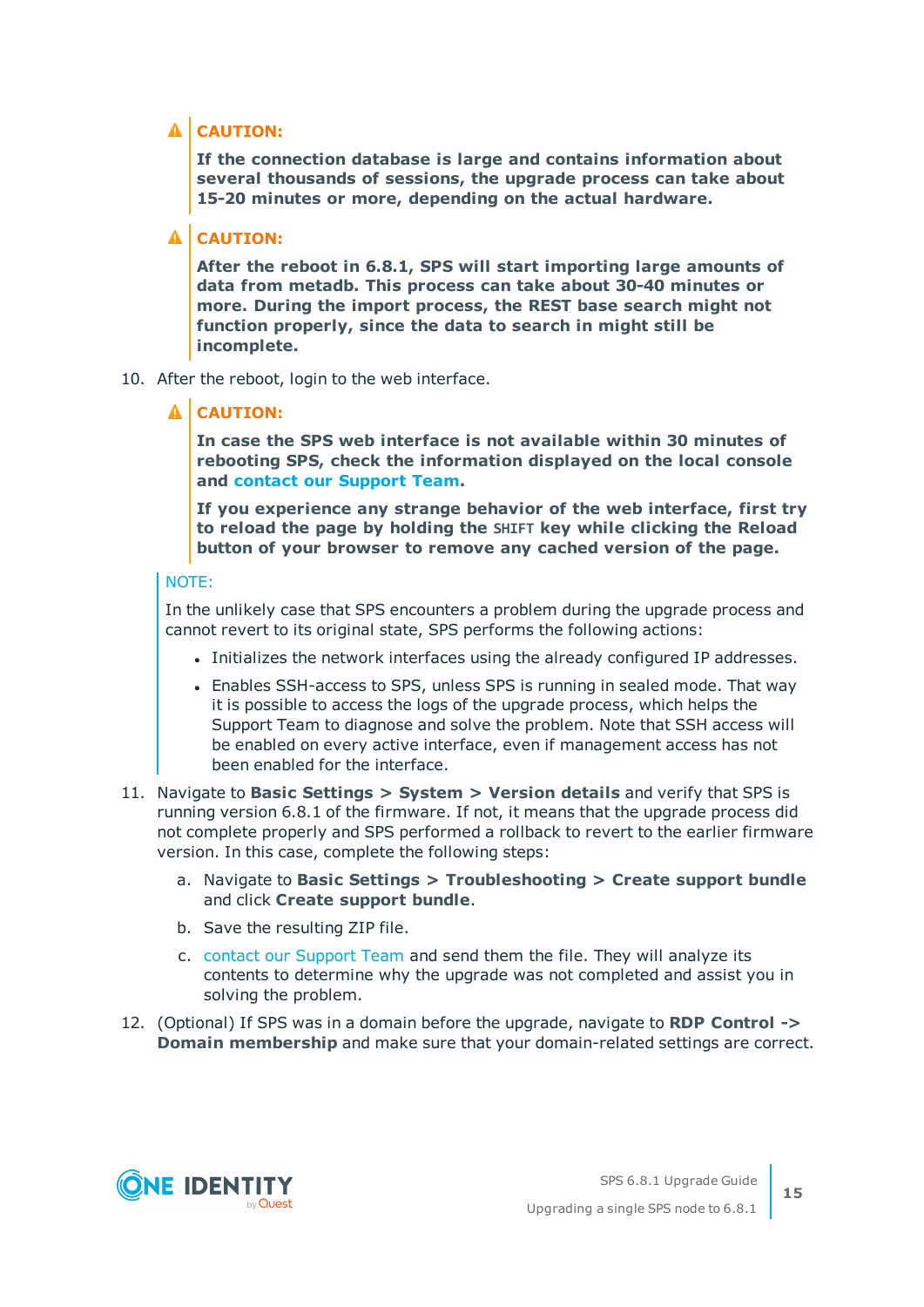In case of correct settings, you will see the following:

- <sup>l</sup> **Fully qualified domain name (realm name): Host joined currently configured domain successfully.**
- <sup>l</sup> **Currently joined domains:** <name.of.the.joined.domain>

This is important because in rare cases, the appliance might fall out from the domain after an upgrade, and a manual rejoin might be required based on its status.

- 13. Upgrade your Credential Store or other plugins to the latest version. You can download official plugins from [Downloads](https://support.oneidentity.com/my-downloads) page and upload them to SPS on the **Basic Settings > Plugins > Upload/Update Plugins** page.
- 14. Upgrade your Safeguard Desktop Player installations to the latest version. For details, see [Upgrading](#page-16-0) the Safeguard Desktop Player.
- 15. Upgrade your external indexer installations to the latest version. For details, see [Upgrading](#page-17-0) the external indexer.

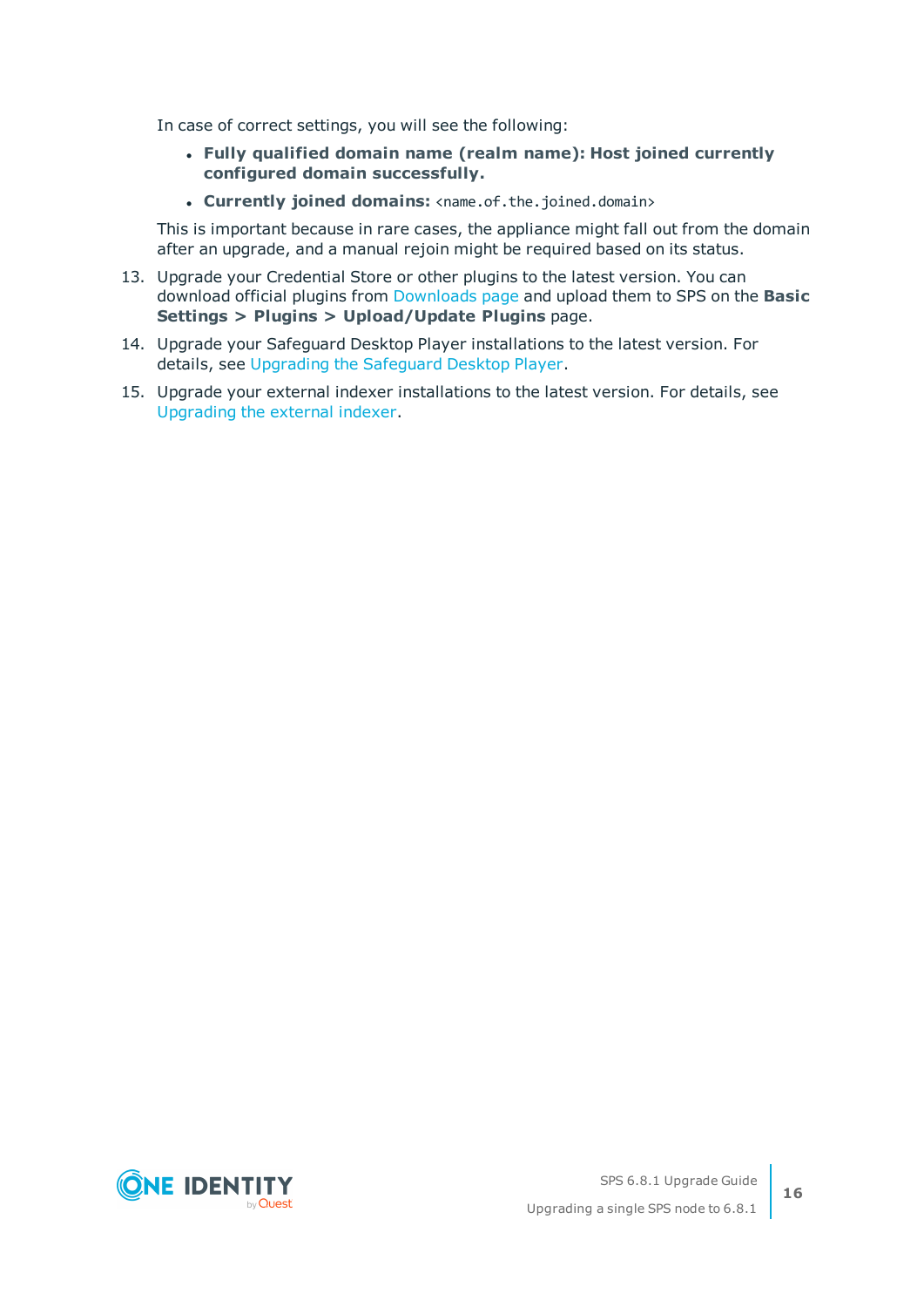# <span id="page-16-0"></span>**Upgrading the Safeguard Desktop Player**

Upgrading the Safeguard Desktop Player application is only a simple installation process.

NOTE: If you already have an earlier version of the Safeguard Desktop Player application installed on the host, uninstall the previous installation. If you want to keep the previous installation for some reason, install the new version into a different directory.

You can download the Safeguard Desktop Player application from the [Downloads](https://support.oneidentity.com/my-downloads) page.

For more information, see [Safeguard](https://support.oneidentity.com/technical-documents/safeguard-for-privileged-sessions/6.8.1/safeguard-desktop-player-user-guide/) Desktop Player User Guide.

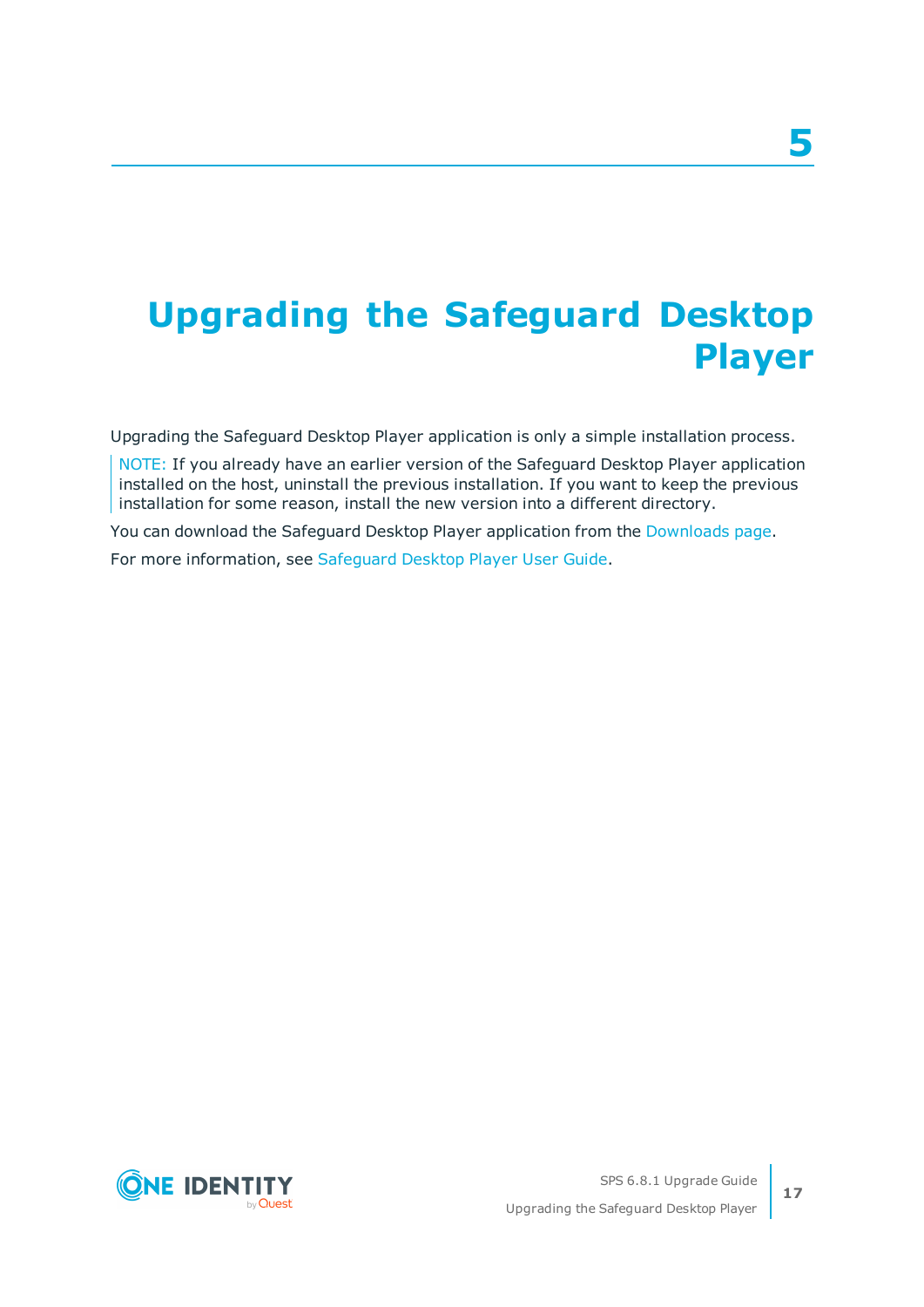# **6**

# <span id="page-17-0"></span>**Upgrading the external indexer**

This section describes how to upgrade the indexer application on your external indexer hosts.

### **CAUTION:**

**After SPS 6.5, CentOS 6 operating systems will not be supported for external indexers. This means that after upgrading to SPS 6.5, or the LTS maintanance release in that cadence, you will not be able to use your external indexers that are running on CentOS 6. Make sure that you prepare your affected systems for this change and upgrade to CentOS 7 or later.**

NOTE: The version of the external indexer must be equal to or greater than the version of One Identity Safeguard for Privileged Sessions (SPS). To make sure you meet this criterion, One Identity recommends that you always upgrade your external indexer when you upgrade SPS. You can check that SPS has established a connection to the external indexer on the **Indexer > Worker status** page of the SPS web interface.

### **Prerequisites**

Before you start, create a backup copy of the /etc/indexer/indexerworker.cfg and /etc/indexer/indexer-certs.cfg indexer configuration files.

### *To upgrade the indexer application on your external indexer hosts*

1. Download the latest indexer .rpm package from the **Basic Settings > Local Services > Indexer service** page of the SPS web interface.

### NOTE:

Due to legal reasons, installation packages of the external indexer application will be available only from the SPS web interface. After SPS versions 6.4 and 6.0.3 are released, the installation packages will be removed from our website.

- 2. Copy the downloaded .rpm package to your external indexer hosts.
- 3. Stop the indexer by using the following command.
	- On Red Hat or CentOS 6.5:

service external-indexer stop

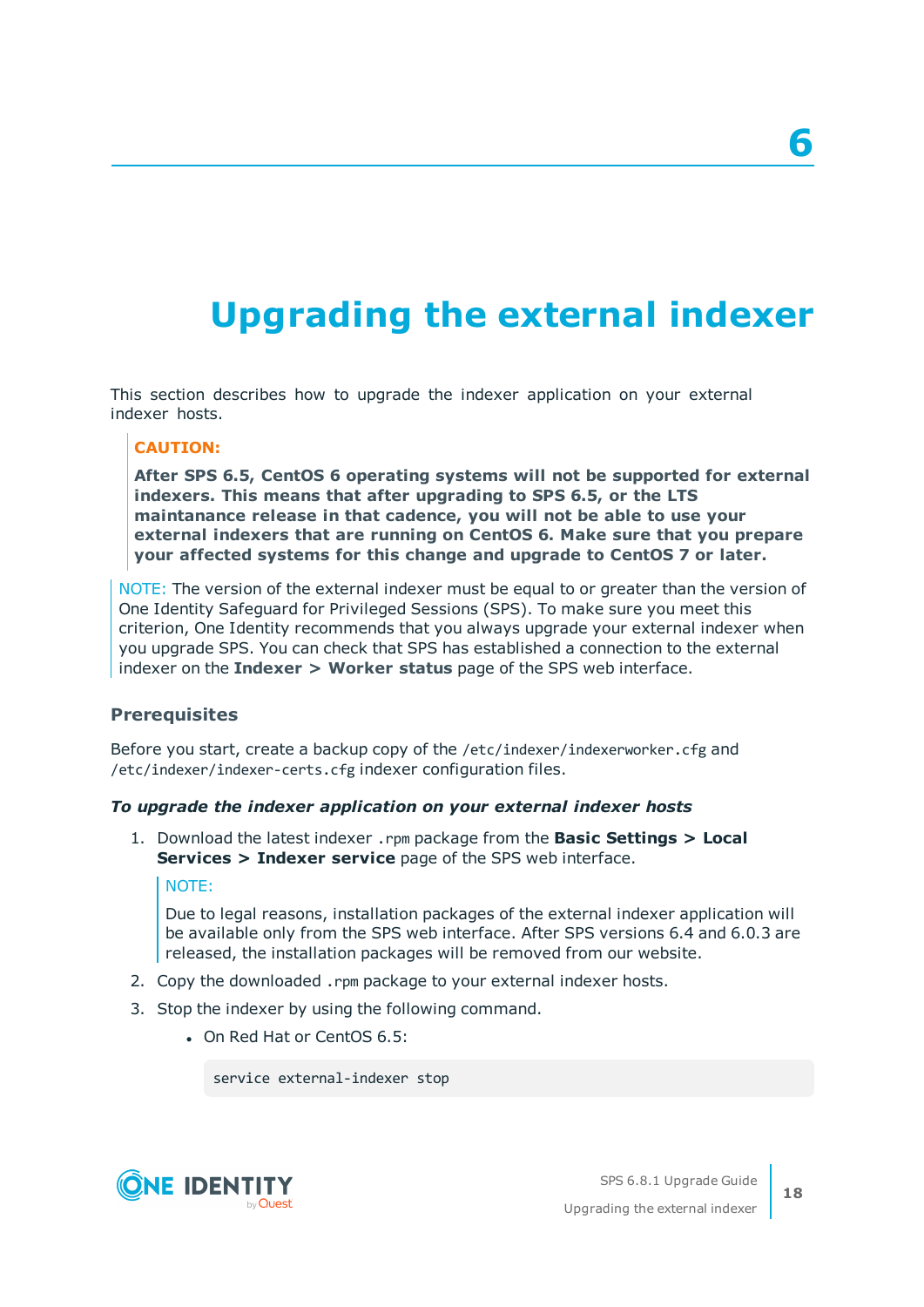• On Red Hat or CentOS 7:

systemctl stop external-indexer.service

- 4. Execute the following command: yum upgrade -y indexer.rpm
- 5. Resolve any warnings displayed during the upgrade process.
- 6. Restart the indexer by using the following command.
	- On Red Hat or CentOS 6.5:

service external-indexer start

• On Red Hat or CentOS 7:

systemctl start external-indexer.service

7. Repeat this procedure on every indexer host.

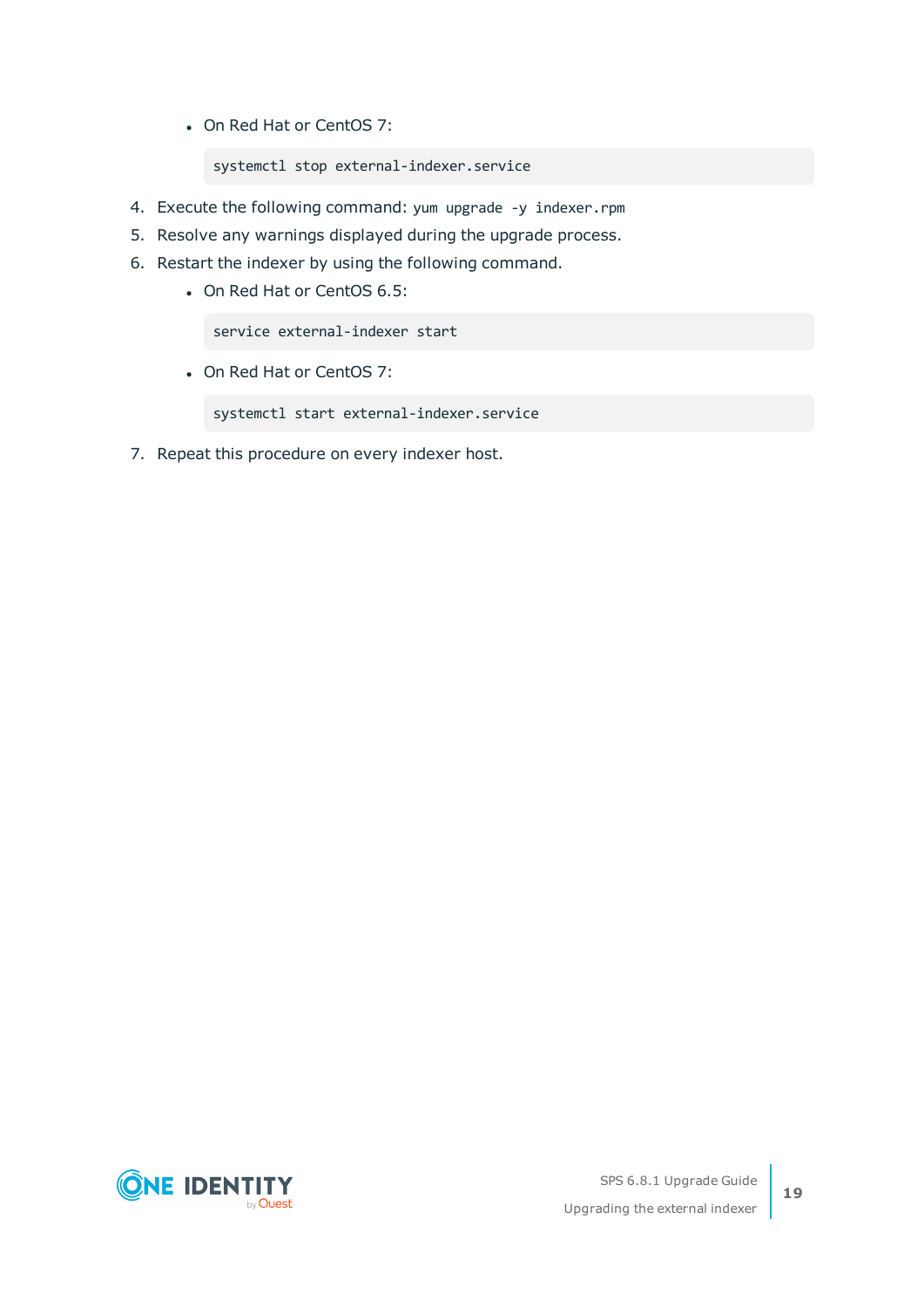# <span id="page-19-0"></span>**Upgrading an SPS high-availability cluster to 6.8.1**

The following describes how to upgrade a One Identity Safeguard for Privileged Sessions (SPS) high-availability cluster.

- If you want to upgrade a standalone One Identity Safeguard for Privileged Sessions (SPS) node, see [Upgrading](#page-11-0) a single SPS node to 6.8.1.
- If you want to upgrade an SPS central search or central management cluster, see [Upgrading](#page-25-0) an SPS central cluster to 6.8.1.

### **Prerequisites:**

Make sure that you have physically connected the IPMI to the network and that it is properly configured. This is important because you can only power the secondary node on through the IPMI. For details on configuring the IPMI, see "Out-of-band [management](https://support.oneidentity.com/technical-documents/safeguard-for-privileged-sessions/6.8.1/administration-guide/managing-one-identity-safeguard-for-privileged-sessions-sps/out-of-band-management-of-one-identity-safeguard-for-privileged-sessions-sps/) of One Identity Safeguard for Privileged Sessions (SPS)" in the [Administration](https://support.oneidentity.com/technical-documents/safeguard-for-privileged-sessions/6.8.1/administration-guide/managing-one-identity-safeguard-for-privileged-sessions-sps/out-of-band-management-of-one-identity-safeguard-for-privileged-sessions-sps/) Guide.

### **A** CAUTION:

- <sup>l</sup> **After performing the upgrade, it is not possible to downgrade to the earlier version. Upgrading to SPS 6.8.1 is an irreversible process.**
- <sup>l</sup> **It is recommended to test the upgrade process first in VMware. To do this, download a VMware image of the latest SPS version, import the configuration of your SPS into this VMware version, and perform the upgrade. If everything is working, perform the upgrade on the production system.**

### **A** CAUTION:

**Do NOT reboot any of the SPS nodes unless explicitly instructed.**

### **CAUTION:**

**Do NOT click Reboot cluster during the upgrade process unless explicitly instructed.**

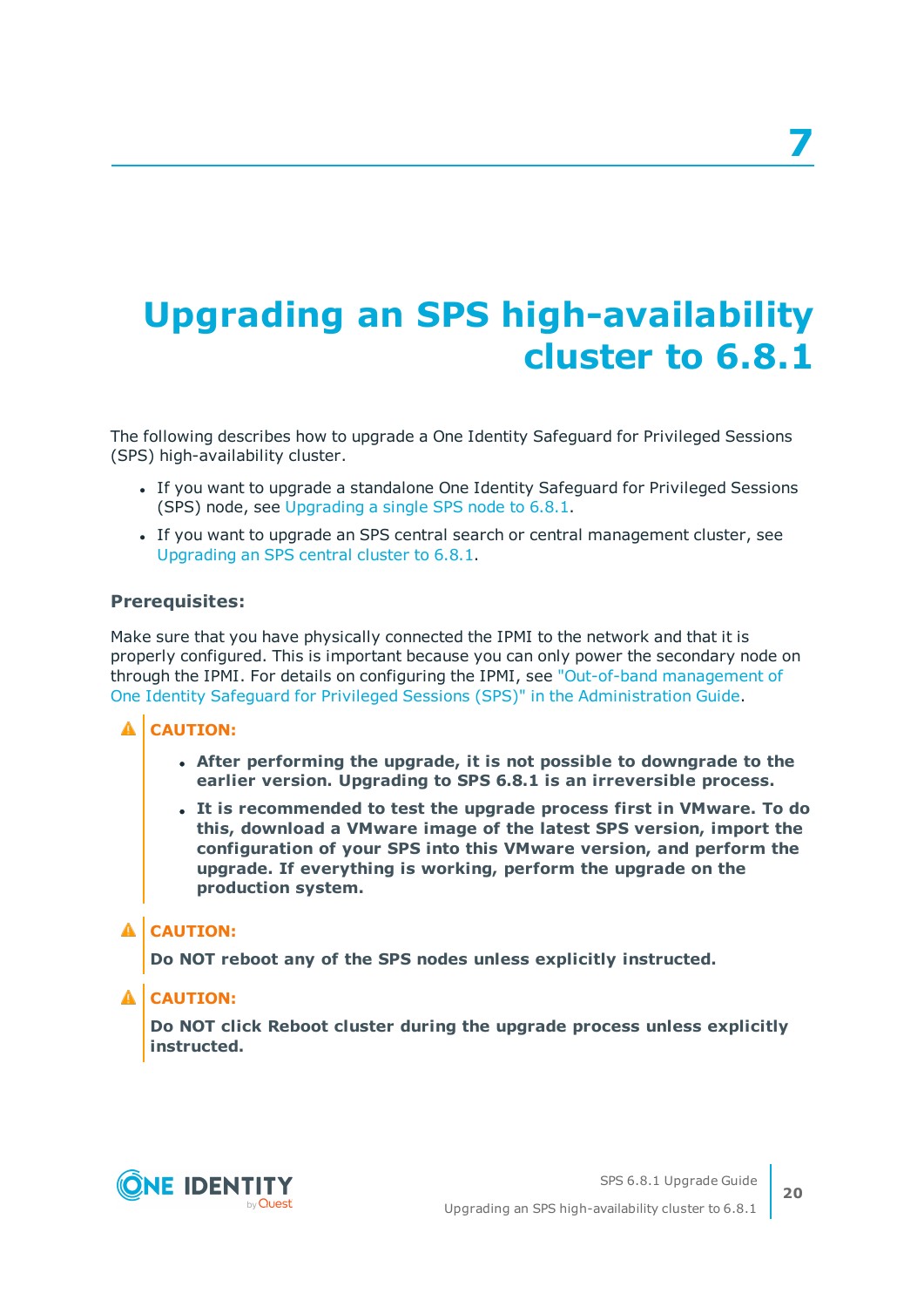### *To upgrade an SPS high-availability cluster*

- 1. Complete the prerequisites described in [Prerequisites](#page-5-0) for upgrading SPS and upgrade SPS to the latest revision of the current version.
- 2. Login to your [support](https://support.oneidentity.com/en-US/Login) portal.

You need a new license file for every LTS release. If there is no license file for One Identity Safeguard for Privileged Sessions 6.8.1 under your account, [contact](https://support.oneidentity.com/contact-us/licensing) our [Licensing](https://support.oneidentity.com/contact-us/licensing) Team and **Request a license key for a new version**.

3. Download the SPS 6.8.1 firmware ISO file from the [Downloads](https://support.oneidentity.com/my-downloads) page.

On the [support](https://support.oneidentity.com/en-US/Login) portal, navigate to **Support > Download Software > One Identity Safeguard for Privileged Sessions** and download the latest install cdrom ISO file under **Application**.

- 4. Verify the integrity of the SPS6.8.1 firmware ISO file with the hash available on the [Downloads](https://support.oneidentity.com/my-downloads) page.
	- Δ **CAUTION:Do NOT upgrade until you verify the integrity of the ISO file.**

**Verifying the integrity and authenticity of the ISO file is to make sure that it is not corrupted and it has not been tampered with by any other party. Verifying the ISO file guarantees that it has been officially released by One Identity.**

NOTE: You can use the following utilities for hash verification (optional):

- On Unix systems: [sha256sum.](https://linux.die.net/man/1/sha256sum)
- On Windows: [Get-FileHash](https://docs.microsoft.com/en-us/powershell/module/microsoft.powershell.utility/get-filehash?view=powershell-7).

On Windows:

- a. On your PC, navigate to the folder where you downloaded the ISO file.
- b. Press and hold the **Shift** key.
- c. Right-click in the folder and select **Open PowerShell window here**.
- d. In the PowerShell window, enter the certUtil -hashfile <path\to\sps.iso> sha256 command.

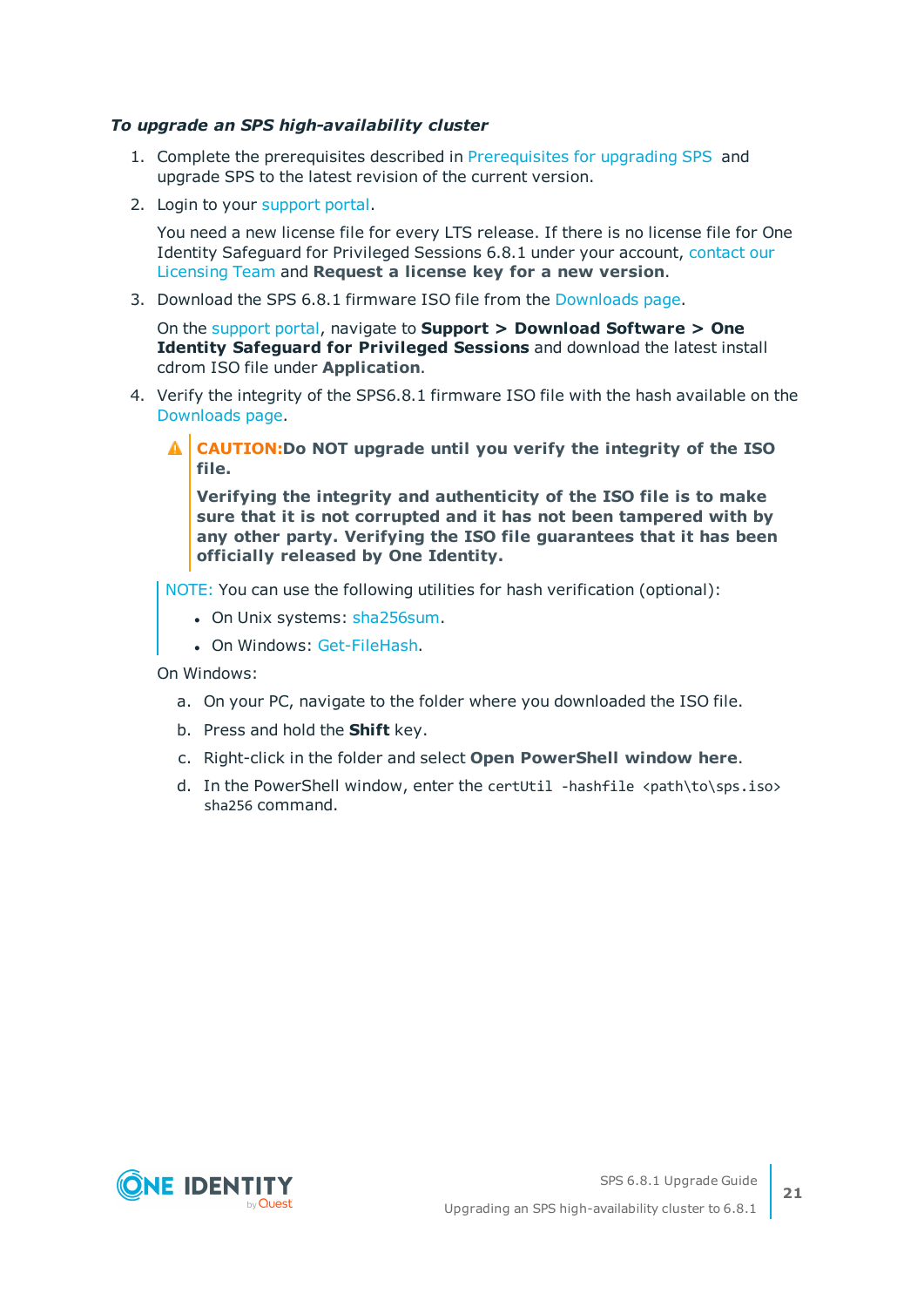### **Figure 3: Example hash of the downloaded ISO file**

| scb-6.6 6.6.1<br>Disc Image File<br>9/23/2020 12:36 PM<br>PS C:\SPS> certUtil -hashfile C:\SPS\scb-6.6_6.6.1.iso sha256<br>SHA256 hash of C:\SPS\scb-6.6_6.6.1.iso:<br>57df2b88e910e6ab098801ab74c929238b97c629af26815dfc6295786a4f62ef<br>CertUtil: -hashfile command completed successfully.<br>PS C:\SPS> | Name                        | Date modified | <b>Type</b> | <b>Size</b>  |
|--------------------------------------------------------------------------------------------------------------------------------------------------------------------------------------------------------------------------------------------------------------------------------------------------------------|-----------------------------|---------------|-------------|--------------|
|                                                                                                                                                                                                                                                                                                              |                             |               |             |              |
|                                                                                                                                                                                                                                                                                                              |                             |               |             | 1,465,976 KB |
|                                                                                                                                                                                                                                                                                                              | 2 Select Windows PowerShell |               |             | $\times$     |
|                                                                                                                                                                                                                                                                                                              |                             |               |             |              |
|                                                                                                                                                                                                                                                                                                              |                             |               |             |              |
|                                                                                                                                                                                                                                                                                                              |                             |               |             |              |
|                                                                                                                                                                                                                                                                                                              |                             |               |             |              |
|                                                                                                                                                                                                                                                                                                              |                             |               |             |              |
|                                                                                                                                                                                                                                                                                                              |                             |               |             |              |
|                                                                                                                                                                                                                                                                                                              |                             |               |             |              |
|                                                                                                                                                                                                                                                                                                              |                             |               |             |              |
|                                                                                                                                                                                                                                                                                                              |                             |               |             |              |
|                                                                                                                                                                                                                                                                                                              |                             |               |             |              |
|                                                                                                                                                                                                                                                                                                              |                             |               |             |              |
|                                                                                                                                                                                                                                                                                                              |                             |               |             |              |
|                                                                                                                                                                                                                                                                                                              |                             |               |             |              |
|                                                                                                                                                                                                                                                                                                              |                             |               |             |              |
|                                                                                                                                                                                                                                                                                                              |                             |               |             |              |
|                                                                                                                                                                                                                                                                                                              |                             |               |             |              |
|                                                                                                                                                                                                                                                                                                              |                             |               |             |              |
|                                                                                                                                                                                                                                                                                                              |                             |               |             |              |
|                                                                                                                                                                                                                                                                                                              |                             |               |             |              |
|                                                                                                                                                                                                                                                                                                              |                             |               |             |              |
|                                                                                                                                                                                                                                                                                                              |                             |               |             |              |
|                                                                                                                                                                                                                                                                                                              |                             |               |             |              |
|                                                                                                                                                                                                                                                                                                              |                             |               |             |              |
|                                                                                                                                                                                                                                                                                                              |                             |               |             |              |

e. Compare the hash of the file to the hash available on the [Downloads](https://support.oneidentity.com/my-downloads) page page: under **Application**, click **One Identity Safeguard for Privileged Sessions install cdrom**.

### **Figure 4: Example hash from the Support Portal**

sha256: 57df2b88e910e6ab098801ab74c929238b97c629af26815dfc6295786a4f62ef

| 2 Select Windows PowerShell                                                                                             | $ \Box$ $\times$ |          |
|-------------------------------------------------------------------------------------------------------------------------|------------------|----------|
| PS C:\SPS> certUtil -hashfile C:\SPS\scb-6.6_6.6.1.iso sha256<br>SHA256 hash of C:\SPS\scb-6.6_6.6.1.iso:               |                  |          |
| 57df2b88e910e6ab098801ab74c929238b97c629af26815dfc6295786a4f62ef<br>CertUtil: -hashfile command completed successfully. |                  |          |
| PS C:\SPS>                                                                                                              |                  | $\vee$ . |

- f. If the two hashes match, continue the upgrading process.
- 5. Upload the latest 6.8.1 firmware ISO file to your SPS. For details, see ["Upgrading](https://support.oneidentity.com/technical-documents/safeguard-for-privileged-sessions/6.8.1/administration-guide/managing-one-identity-safeguard-for-privileged-sessions-sps/upgrading-one-identity-safeguard-for-privileged-sessions-sps/) One Identity Safeguard for Privileged Sessions (SPS)" in the [Administration](https://support.oneidentity.com/technical-documents/safeguard-for-privileged-sessions/6.8.1/administration-guide/managing-one-identity-safeguard-for-privileged-sessions-sps/upgrading-one-identity-safeguard-for-privileged-sessions-sps/) Guide.
- 6. Click **Test** for the new firmware to check if your configuration can be upgraded to version 6.8.1. If the test returns any errors, correct them before continuing the upgrade process. If you encounter any problems, contact our [Support](https://support.oneidentity.com/one-identity-safeguard-for-privileged-sessions) Team.

### Select **After reboot**.

- 7. If the upgrade test is successful, activate the firmware.
- 8. Wait until the new firmware is synchronized to the slave node. This is usually completed within 60 seconds.
- 9. Navigate to **Basic Settings > High availability & Nodes > Other node** and

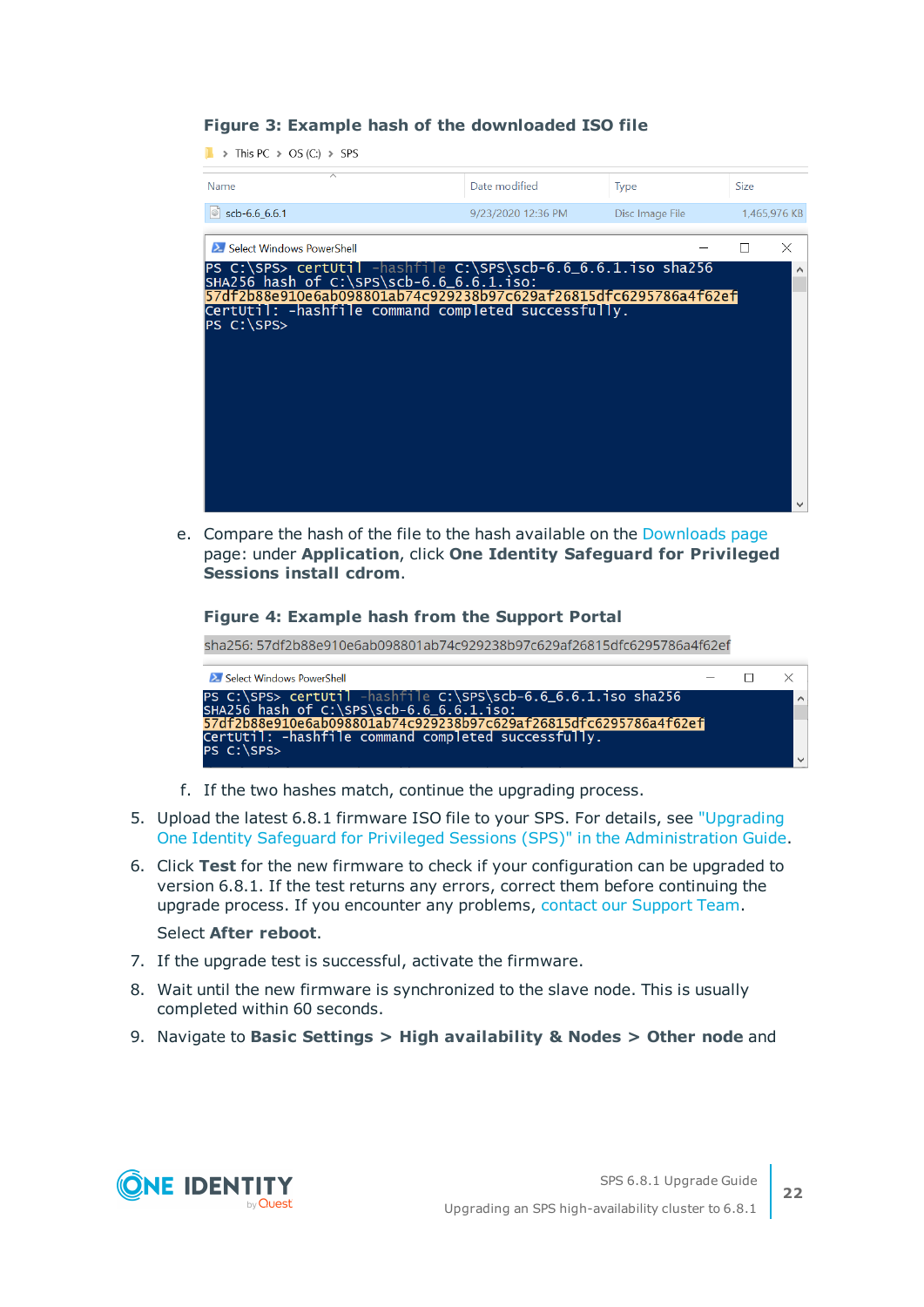click **Shutdown** to power off the slave node.

**A** CAUTION:

**Do not power on the secondary node.**

10. *Recommended step.* To help troubleshoot potential issues following the upgrade, collect and save system information (create a support bundle) now.

Navigate to **Basic Settings > Troubleshooting > Create support bundle** and choose **Create support bundle**.

11. Navigate to **Basic Settings > System**.

## **A** CAUTION:

**Do NOT click Reboot cluster during the upgrade process unless explicitly instructed.**

Click **System Control > This node > Reboot** to reboot the machine. SPS will start with the new firmware and upgrade its configuration, database, and other system components. During the upgrade process, SPS displays status information and other data on the local console and on the web interface of SPS, at any of the **Listening addresses** configured at **Basic settings > Local Services > Web login (admin and user)**.

### NOTE:

If you are upgrading to version 6.8.1 from version 5.0.x, status information is displayed on the web interface only after the first boot to version 6.8.1. So during the upgrade to version 6.8.1, you will not be able to see any upgrade logs on the web interface.

### **A** CAUTION:

**If the connection database is large and contains information about several thousands of sessions, the upgrade process can take about 15-20 minutes or more, depending on the actual hardware.**

### **A** CAUTION:

**After the reboot in 6.8.1, SPS will start importing large amounts of data from metadb. This process can take about 30-40 minutes or more. During the import process, the REST base search might not function properly, since the data to search in might still be incomplete.**

12. After the reboot, login to the web interface.

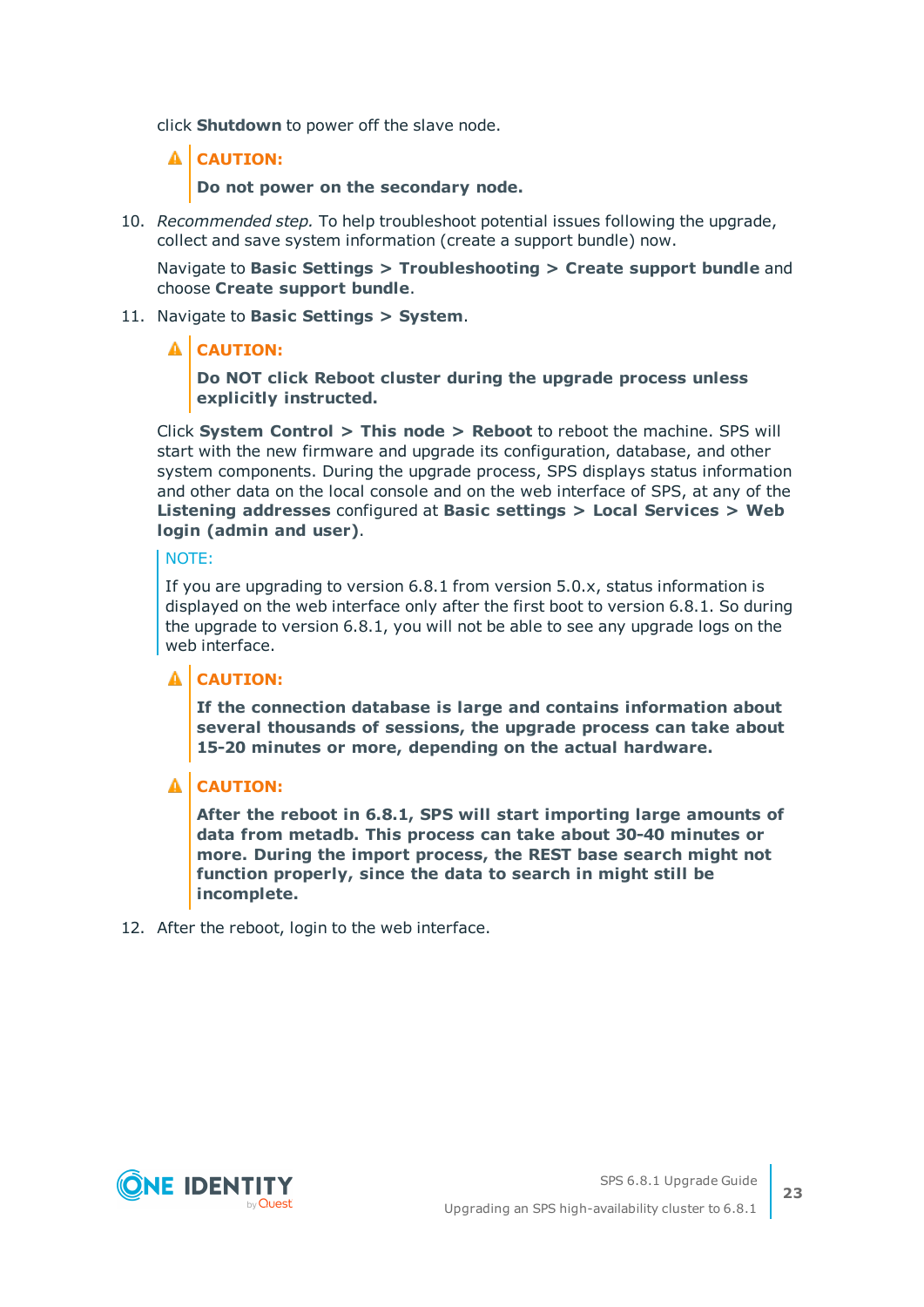# **A** CAUTION:

**In case the SPS web interface is not available within 30 minutes of rebooting SPS, check the information displayed on the local console and contact our [Support](https://support.oneidentity.com/one-identity-safeguard-for-privileged-sessions) Team.**

**If you experience any strange behavior of the web interface, first try to reload the page by holding the SHIFT key while clicking the Reload button of your browser to remove any cached version of the page.**

### NOTE:

In the unlikely case that SPS encounters a problem during the upgrade process and cannot revert to its original state, SPS performs the following actions:

- <sup>l</sup> Initializes the network interfaces using the already configured IP addresses.
- Enables SSH-access to SPS, unless SPS is running in sealed mode. That way it is possible to access the logs of the upgrade process, which helps the Support Team to diagnose and solve the problem. Note that SSH access will be enabled on every active interface, even if management access has not been enabled for the interface.
- 13. Navigate to **Basic Settings > System > Version details** and verify that SPS is running version 6.8.1 of the firmware. If not, it means that the upgrade process did not complete properly and SPS performed a rollback to revert to the earlier firmware version. In this case, complete the following steps:
	- a. Navigate to **Basic Settings > Troubleshooting > Create support bundle** and click **Create support bundle**.
	- b. Save the resulting ZIP file.
	- c. contact our [Support](https://support.oneidentity.com/one-identity-safeguard-for-privileged-sessions) Team and send them the file. They will analyze its contents to determine why the upgrade was not completed and assist you in solving the problem.
- 14. (Optional) If SPS was in a domain before the upgrade, navigate to **RDP Control -> Domain membership** and make sure that your domain-related settings are correct. In case of correct settings, you will see the following:
	- <sup>l</sup> **Fully qualified domain name (realm name): Host joined currently configured domain successfully.**
	- <sup>l</sup> **Currently joined domains:** <name.of.the.joined.domain>

This is important because in rare cases, the appliance might fall out from the domain after an upgrade, and a manual rejoin might be required based on its status.

15. If rebooting the primary node has been successful, power up the secondary node through IPMI.

The secondary node attempts to boot with the new firmware, and reconnects to the primary node to sync data. During the sync process, certain services (including Heartbeat) are not available. Wait for the process to finish, and the secondary node to boot fully. This process is finished when the **Basic Settings > High availability & Nodes > Other node** appears.

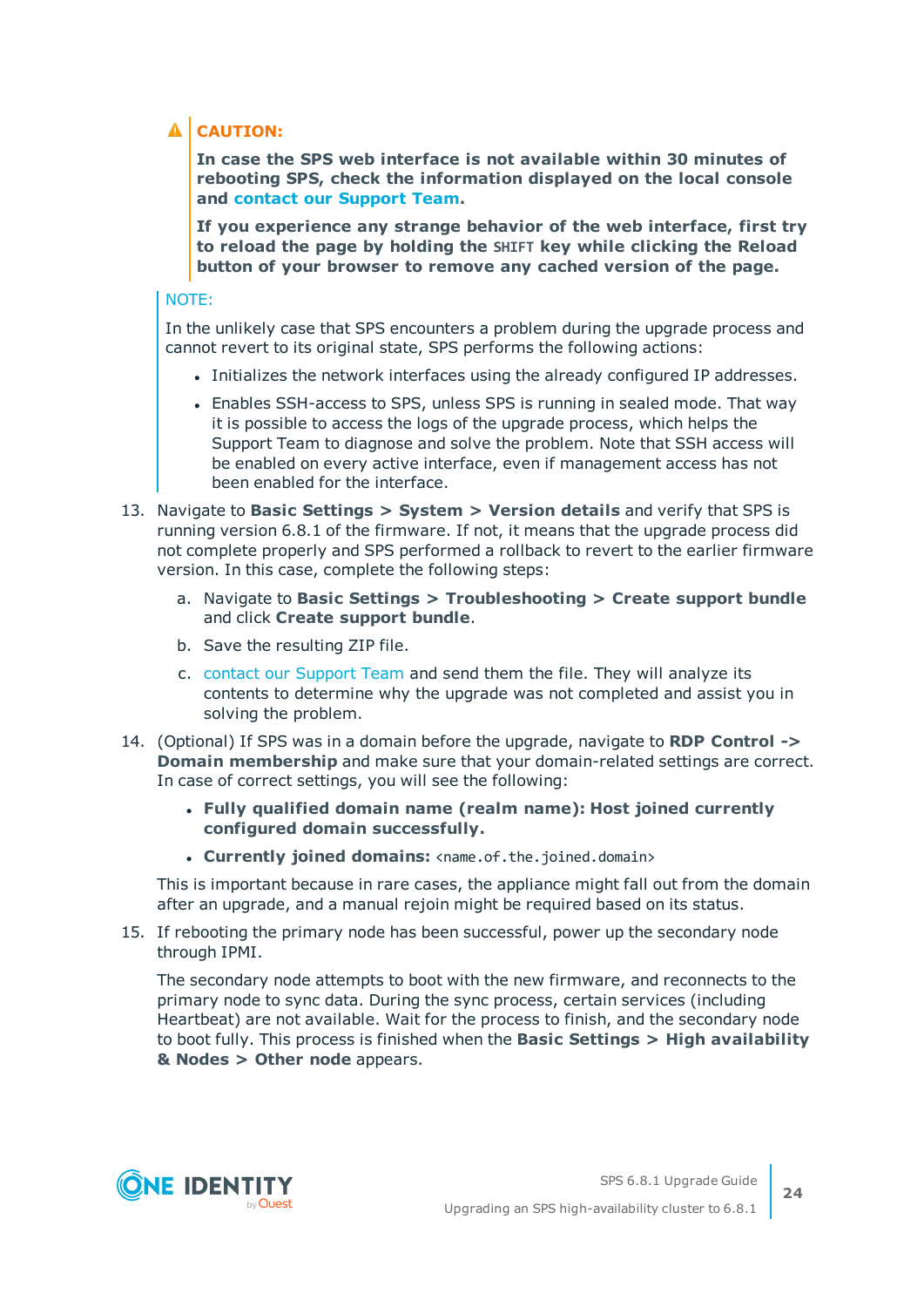Note that at this stage, on the **Other node > Firmware version**, the version number next to **Current** is lower than the version number next to **After reboot**.

16. Click **Activate Slave**. This effectively turns the previously secondary node into the primary node. This process can take a few minutes.

To ensure that the process is finished correctly, check the version numbers next to **Current** and **After reboot** on both the primary and the secondary node. These version numbers should all be the same. If the page is not refreshed after the process is finished, press **F5** to refresh the page.

- 17. Upgrade your Safeguard Desktop Player installations to the latest version. For details, see [Upgrading](#page-16-0) the Safeguard Desktop Player.
- 18. Upgrade your external indexer installations to the latest version. For details, see [Upgrading](#page-17-0) the external indexer.

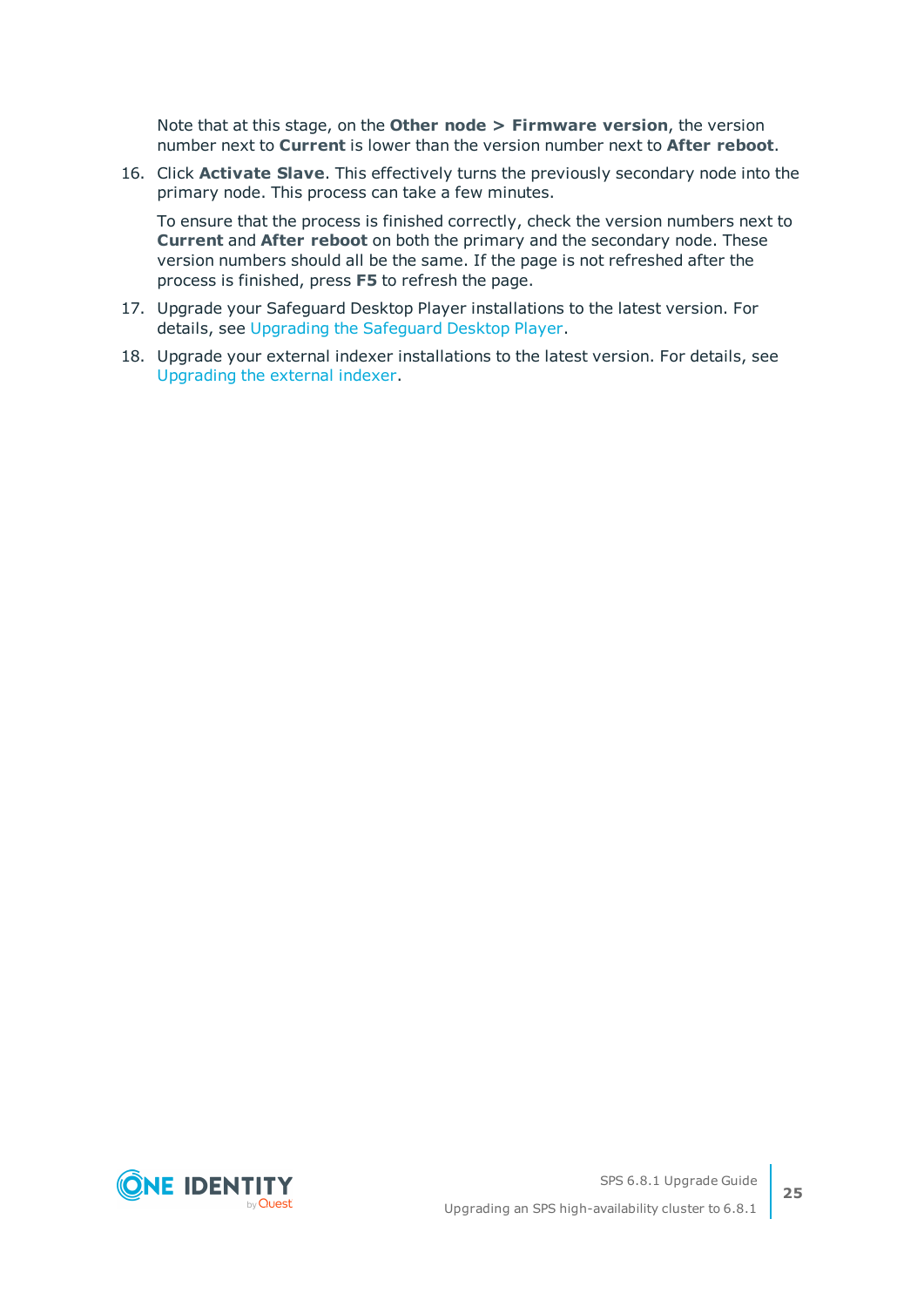# <span id="page-25-0"></span>**Upgrading an SPS central cluster to 6.8.1**

The following describes how to upgrade One Identity Safeguard for Privileged Sessions (SPS) central search or central management cluster.

- If you want to upgrade a standalone One Identity Safeguard for Privileged Sessions (SPS) node, see [Upgrading](#page-11-0) a single SPS node to 6.8.1.
- If you want to upgrade an SPS high-availability cluster, see [Upgrading](#page-19-0) an SPS high[availability](#page-19-0) cluster to 6.8.1.

### **Prerequisites:**

Reserve an adequate maintenance window to have time to upgrade every node of the cluster. Having different SPS versions in the cluster should be avoided in production environments. For details on the different cluster roles, see ["Cluster](https://support.oneidentity.com/technical-documents/safeguard-for-privileged-sessions/6.8.1/administration-guide/managing-one-identity-safeguard-for-privileged-sessions-sps/managing-safeguard-for-privileged-sessions-sps-clusters/cluster-roles/) roles" in the [Administration](https://support.oneidentity.com/technical-documents/safeguard-for-privileged-sessions/6.8.1/administration-guide/managing-one-identity-safeguard-for-privileged-sessions-sps/managing-safeguard-for-privileged-sessions-sps-clusters/cluster-roles/) Guide.

### *To upgrade an SPS cluster*

- 1. Upgrade the nodes that have the Search Minion role. Note that until you complete upgrading the entire cluster, the already upgraded nodes cannot audit traffic. For details on upgrading a node, see [Upgrading](#page-11-0) a single SPS node to 6.8.1.
- 2. Upgrade the other Managed Host nodes.
- 3. If the Central Management node is different from the Search Master node, upgrade the Central Management node.
- 4. Upgrade the Search Master node.

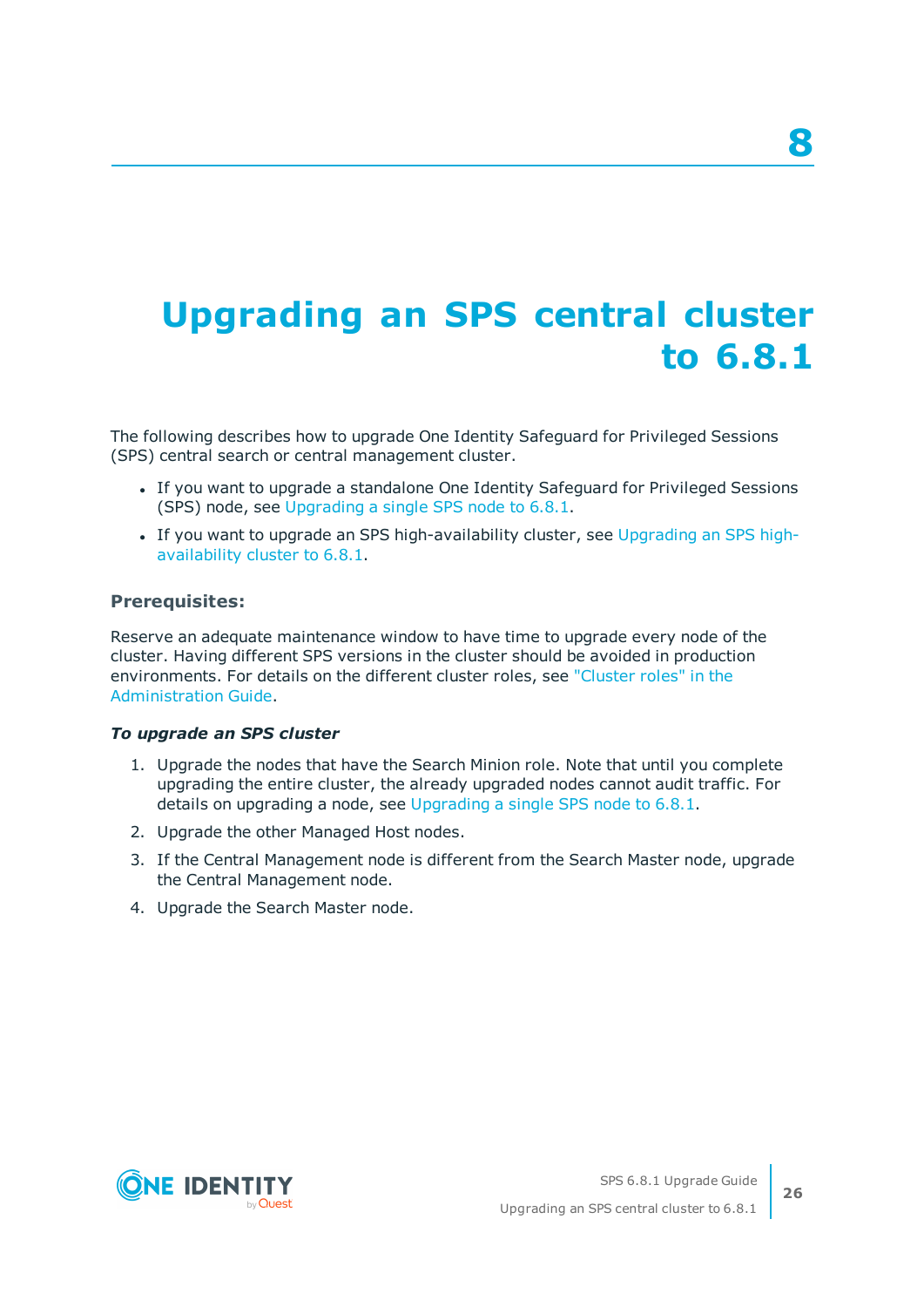# **Troubleshooting**

<span id="page-26-0"></span>If you experience any strange behavior of the web interface, first try to reload the page by holding the SHIFT key while clicking the Reload button of your browser to remove any cached version of the page.

In the unlikely case that SPS encounters a problem during the upgrade process and cannot revert to its original state, SPS performs the following actions:

- <sup>l</sup> Initializes the network interfaces using the already configured IP addresses.
- Enables SSH-access to SPS, unless SPS is running in sealed mode. That way it is possible to access the logs of the upgrade process that helps the One Identity Support Team to diagnose and solve the problem. Note that SSH access will be enabled on every active interface, even if management access has not been enabled for the interface.

In case the web interface is not available within 30 minutes of rebooting SPS, check the information displayed on the local console and contact our [Support](https://support.oneidentity.com/one-identity-safeguard-for-privileged-sessions) Team.

# <span id="page-26-1"></span>**Increasing the amount of available free disk space**

Upgrading to One Identity Safeguard for Privileged Sessions (SPS) requires at least 10% free disk space.

You can use one of the following methods to increase the amount of available free disk space.

NOTE:

One Identity strongly recommends that you do not attempt any manual modifications to your configuration via SSH. Instead, use one of the following methods, or [contact](https://support.oneidentity.com/one-identity-safeguard-for-privileged-sessions) our [Support](https://support.oneidentity.com/one-identity-safeguard-for-privileged-sessions) Team.



**27**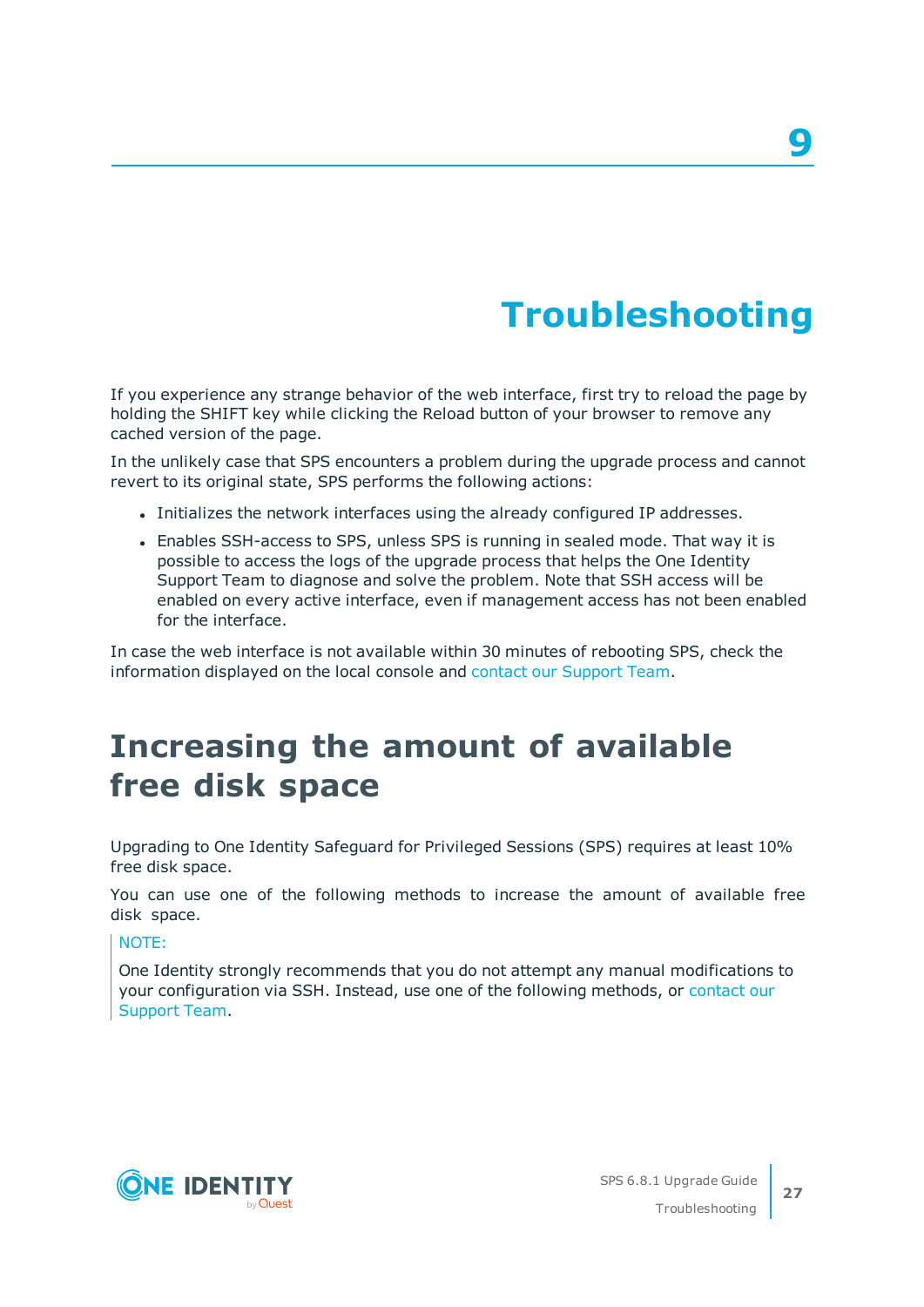### **Method to keep existing data**

### *To increase the amount of available free disk space and keep existing data, create an archive policy at Policies > Backup & Archive/Cleanup > Archive/Cleanup policies.*

For further information, see "Creating an archive policy using [SMB/CIFS"](https://support.oneidentity.com/technical-documents/safeguard-for-privileged-sessions/6.8.1/administration-guide/basic-settings/archiving-and-cleanup/creating-an-archive-policy-using-smb/cifs/) in the [Administration](https://support.oneidentity.com/technical-documents/safeguard-for-privileged-sessions/6.8.1/administration-guide/basic-settings/archiving-and-cleanup/creating-an-archive-policy-using-smb/cifs/) Guide and ["Creating](https://support.oneidentity.com/technical-documents/safeguard-for-privileged-sessions/6.8.1/administration-guide/basic-settings/archiving-and-cleanup/creating-an-archive-policy-using-nfs/) an archive policy using NFS" in the [Administration](https://support.oneidentity.com/technical-documents/safeguard-for-privileged-sessions/6.8.1/administration-guide/basic-settings/archiving-and-cleanup/creating-an-archive-policy-using-nfs/) Guide.

### **Method to delete existing data**

### *To increase the amount of available free disk space by deleting existing data*

1. Create a cleanup policy at **Policies > Backup & Archive/Cleanup > Archive/Cleanup policies**.

For further information, see "Creating a cleanup policy" in the [Administration](https://support.oneidentity.com/technical-documents/safeguard-for-privileged-sessions/6.8.1/administration-guide/basic-settings/archiving-and-cleanup/creating-a-cleanup-policy/) Guide.

2. Navigate to **<Protocol name> Control > Global options**. Enter how long (in days) SPS should keep the metadata into the **Delete search metadata from SPS after** field.

For further information, see ["Configuring](https://support.oneidentity.com/technical-documents/safeguard-for-privileged-sessions/6.8.1/administration-guide/general-connection-settings/configuring-cleanup-for-the-one-identity-safeguard-for-privileged-sessions-sps-connection-database/) cleanup for the One Identity Safeguard for Privileged Sessions (SPS) connection database" in the [Administration](https://support.oneidentity.com/technical-documents/safeguard-for-privileged-sessions/6.8.1/administration-guide/general-connection-settings/configuring-cleanup-for-the-one-identity-safeguard-for-privileged-sessions-sps-connection-database/) Guide.

### **Method for increasing the disk size of a SPS virtual appliance**

If you are using a SPS virtual appliance, see ["Modifying](https://support.oneidentity.com/technical-documents/safeguard-for-privileged-sessions/6.8.1/installation-guide/virtual-appliance-maintenance/modifying-the-disk-size-of-a-sps-virtual-appliance/) the disk size of a SPS virtual appliance" in the [Installation](https://support.oneidentity.com/technical-documents/safeguard-for-privileged-sessions/6.8.1/installation-guide/virtual-appliance-maintenance/modifying-the-disk-size-of-a-sps-virtual-appliance/) Guide.